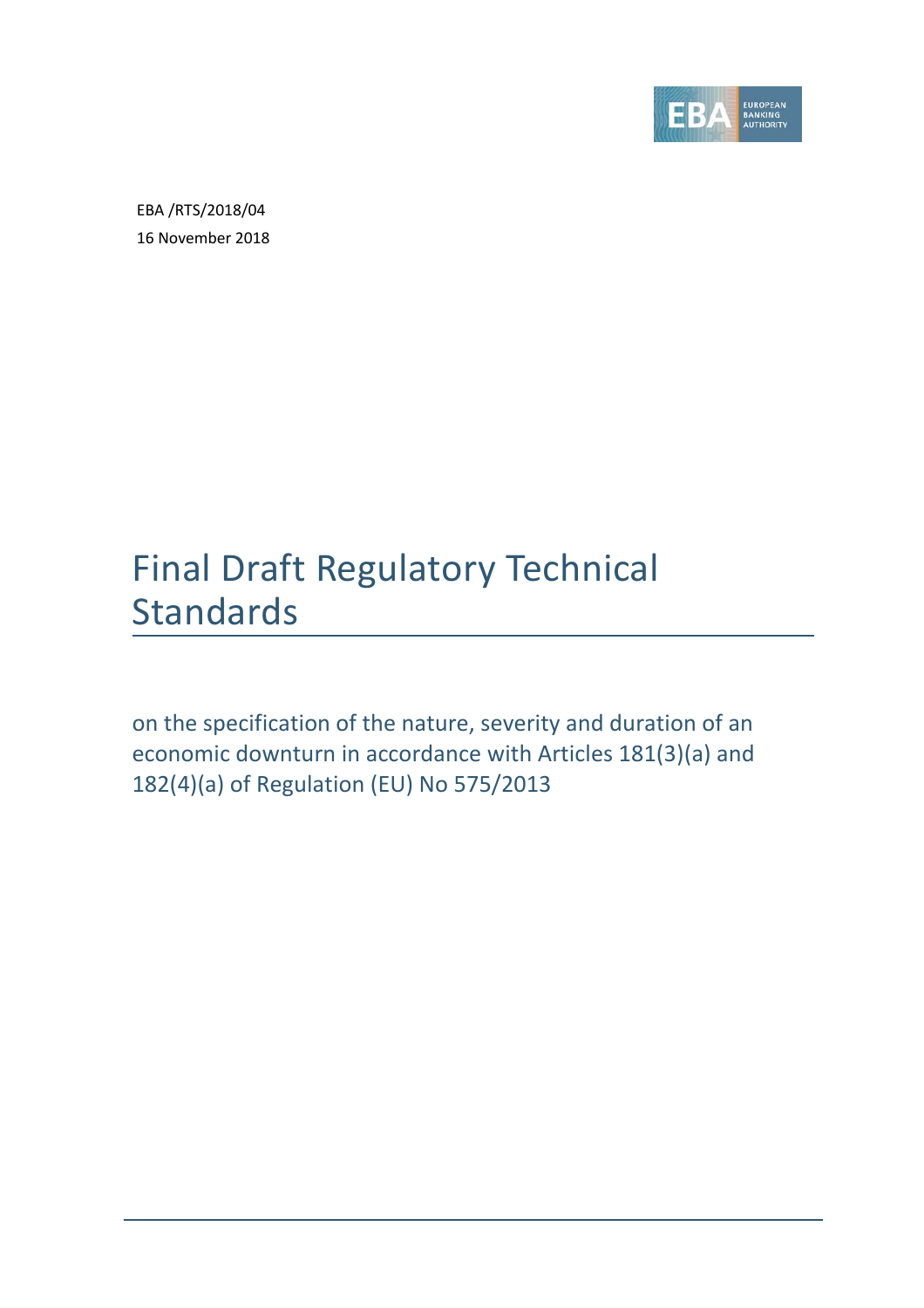

## **Contents**

|     | 1. Executive summary                                                                                                                                                                                               | 3  |
|-----|--------------------------------------------------------------------------------------------------------------------------------------------------------------------------------------------------------------------|----|
|     | 2. Background and rationale                                                                                                                                                                                        | 5  |
|     | 3. Draft regulatory technical standards on the specification of the nature, severity<br>and duration of an economic downturn in accordance with Articles 181(3)(a) and<br>182(4)(a) of Regulation (EU) No 575/2013 | 17 |
|     | 4. Accompanying documents                                                                                                                                                                                          | 25 |
| 4.1 | Draft cost-benefit analysis/impact assessment                                                                                                                                                                      | 25 |
| 4.2 | Feedback on the public consultation                                                                                                                                                                                | 30 |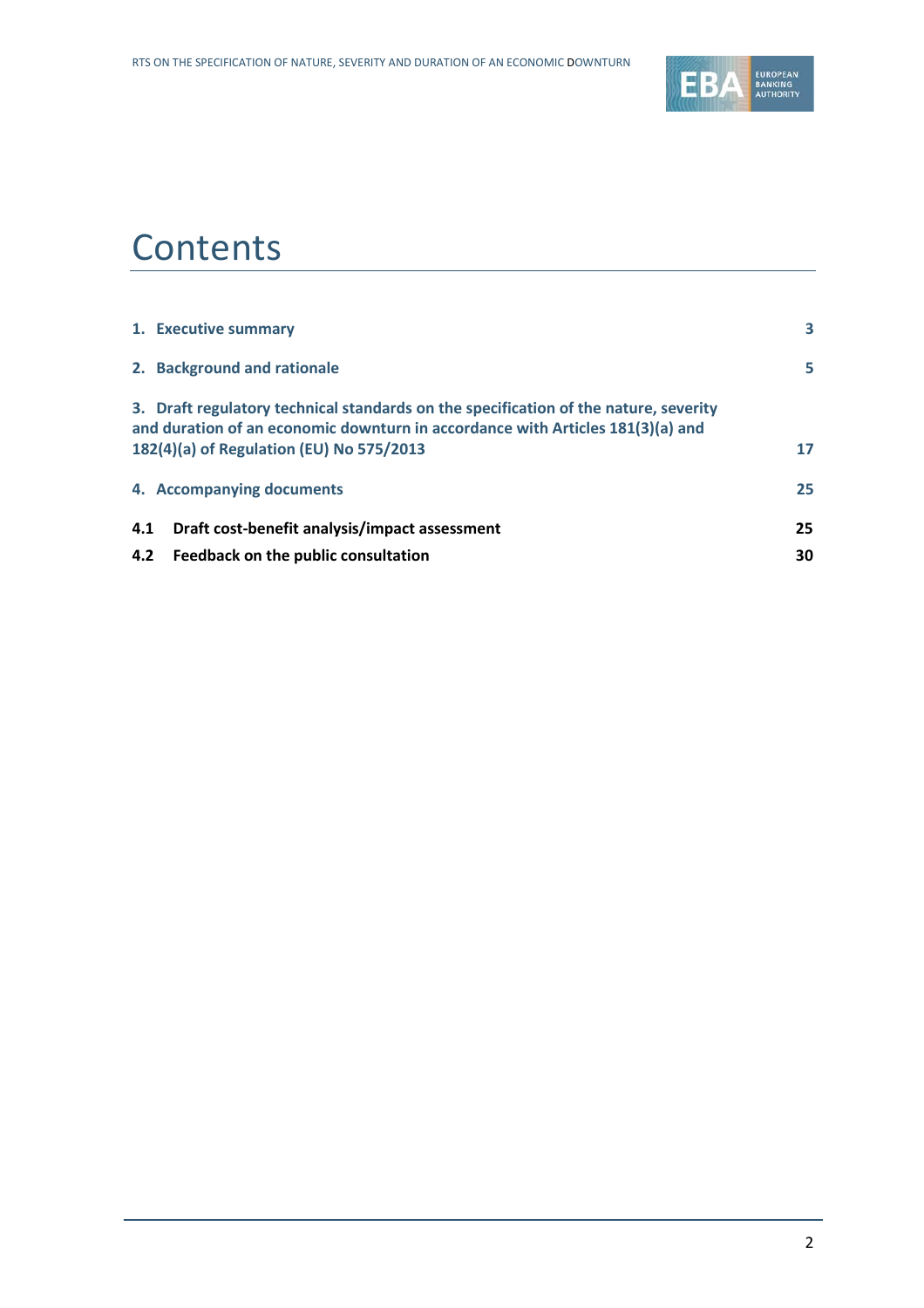

# <span id="page-2-0"></span>1. Executive summary

The Basel II framework requires that loss given default (LGD) and conversion factor (CF) estimates should reflect downturn conditions if these estimates are more conservative than the long-run averages. This has been implemented in EU law through Articles 181(b) and 182(b) of Regulation (EU) No 575/2013 (Capital Requirements Regulation — CRR). The identification of robust estimation methods for LGDs appropriate for such downturn conditions (LGD DT) and CFs appropriate for such downturn conditions (CF DT) has proven challenging. In addition, different practices around downturn conditions and the use of collateral information have been identified as potential drivers of divergence of risk-weighted exposure amounts (RWAs) in an EBA benchmarking report (20[1](#page-2-1)4 Low default portfolio exercise<sup>1</sup>) and an EBA report on comparability and procyclicality<sup>[2](#page-2-2)</sup>.

A precondition to limiting unjustified variability stemming from LGD DT estimation is a common specification of 'economic downturn' conditions as referred to in the relevant CRR articles. In this regard, the EBA has been mandated in Articles 181(3)(a) and 182(4)(a) to specify an economic downturn in terms of its nature, duration and severity.

There has been considerable debate about the extent to which the specification of an economic downturn can and should be disentangled from estimation of LGD DT and CF DT. The EBA consulted on an approach that tackled, to some extent, both the specification of an economic downturn and some aspects of CF DT and LGD DT estimation. Owing to the complexity of the proposed approach, which was noted by the EBA in its consultation and in the feedback received from the industry, a simpler approach was chosen. Therefore, the approach chosen in the final draft regulatory technical standards (RTS) aims to specify the identification of an economic downturn independent of the applied LGD or CF estimation methodology. Guidance on how LGD DT should be estimated is provided in guidelines (GL) on downturn LGD estimation, which will be published separately.

The notion of an economic downturn to be taken into account for the purpose of LGD DT and CF DT estimation and introduced in these draft RTS comprises all downturn periods that may be relevant for the type of exposures under consideration. In more detail, the economic downturn is specified via three aspects: its nature, severity and duration. The nature of an economic downturn is specified through macroeconomic or credit-related factors ('economic factors') that are explanatory variables for or indicators of the business cycle of the type of exposures under consideration.

In particular, the nature of the economic downturn is defined as a set of economic factors relevant for the type of exposures under consideration. The severity of an economic downturn is specified as the set of the most severe values observed over a given historical period on the relevant

 $\overline{a}$ 1

http://www.eba.europa.eu/documents/10180/950548/EBA+results+from+the+2014+Low+Default+portfolio+%28LDP% 29%20exercise.pdf

<span id="page-2-2"></span><span id="page-2-1"></span><sup>2</sup> https://www.eba.europa.eu/-/eba-publishes-reports-on-comparability-of-risk-weighted-assets-rwas-and-procyclicality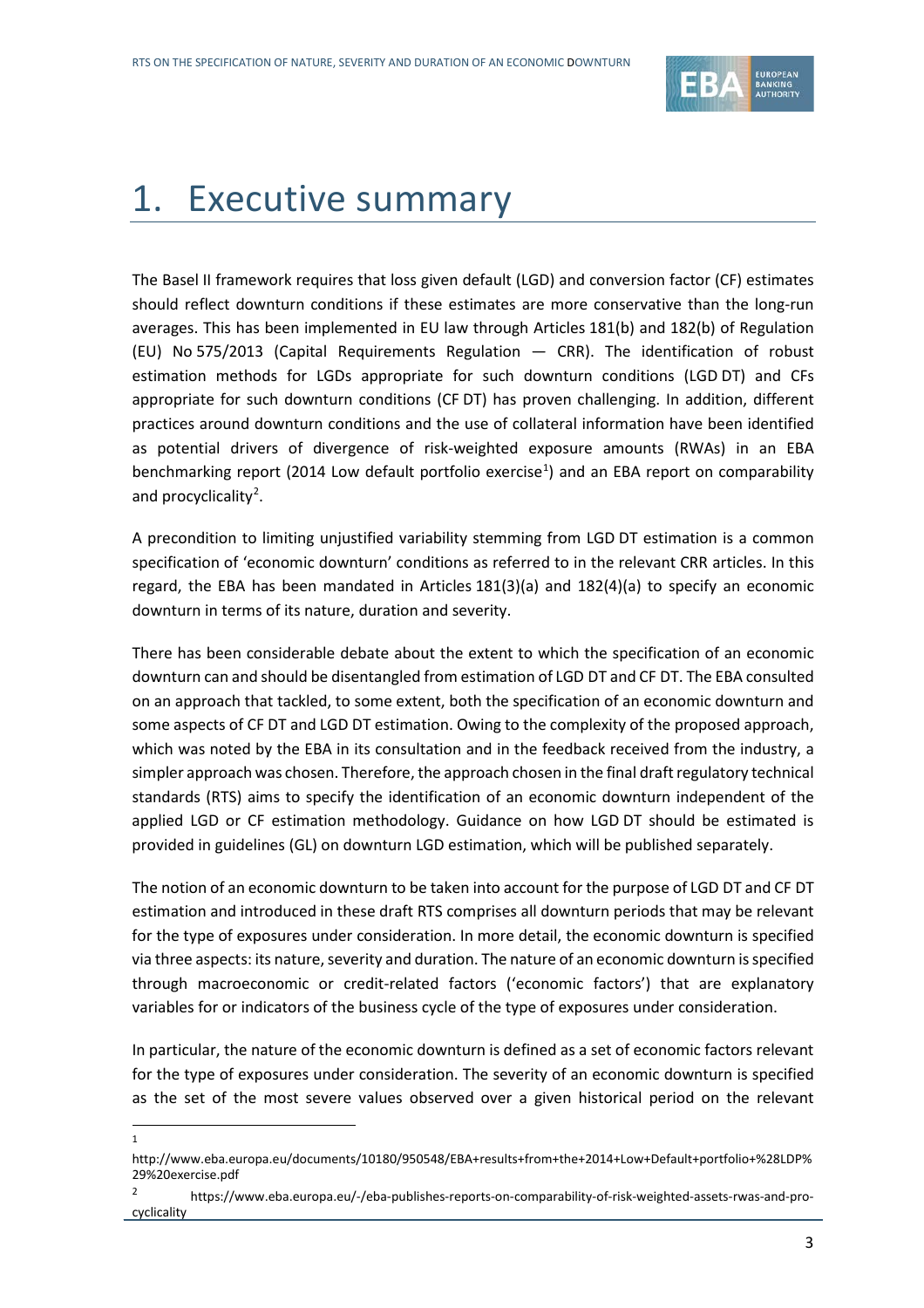

economic factors. Finally, the duration of an economic downturn is specified as the set of durations of the downturn periods constituting the economic downturn under consideration. A downturn period in the context of these RTS is defined as a period of time of at least 12 months during which the most severe values (i.e. the severities) of several correlated relevant economic factors are reached simultaneously or shortly after each other.

An institution's identification of an economic downturn for a considered rating system has to be reviewed annually and updated in case a new downturn period is identified.

## Next steps

The draft RTS will be submitted to the Commission for endorsement before being published in the *Official Journal of the European Union*. The technical standards will apply from 1 January 2021, as this will allow institutions to prepare for the implementation of RTS and to integrate the approach into existing modelling practices.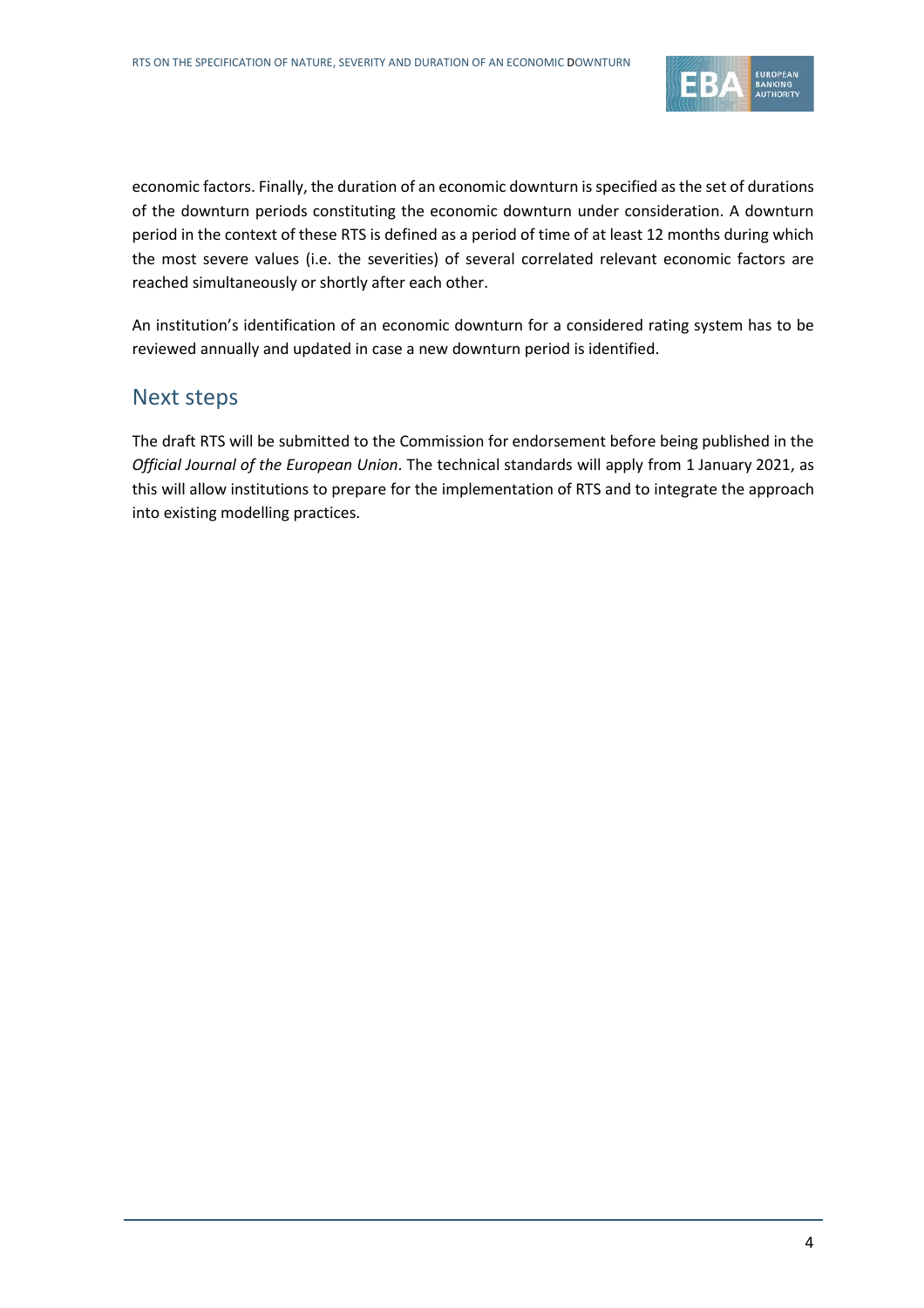

# <span id="page-4-0"></span>2. Background and rationale

- 1. Articles 181(1)(b) and 182(1)(b) of Regulation (EU) No 575/2013 (CRR) specify that institutions shall use LGD and CF estimates that are appropriate for an economic downturn if those are more conservative than the respective long-run averages. In this regard, Articles 181(3)(a) and 182(4)(a) of the CRR mandate the EBA to specify the nature, severity and duration of an economic downturn, appropriate for LGD DT and CF DT estimated by institutions. According to the CRR mandates, these draft RTS specify the three characteristics of the economic downturn — its nature, severity and duration  $-$  but do not cover the estimation methodology used by institutions to reflect these downturn conditions in LGD DT and CF DT estimates. Guidance on the estimation methodology to be used for LGD DT parameters will be provided in the GL for downturn LGD estimation. Ultimately, these RTS and the GL, which will be integrated into the GL on PD, LGD estimation and treatment of defaulted assets (EBA/GL/2017/16) published on 20 November 2017 (EBA GL on PD and LGD estimation<sup>[3](#page-4-1)</sup>), will provide a comprehensive approach to the identification and incorporation of the downturn component into an IRB model.
- 2. The requirement for LGD and CF estimates to reflect economic downturn conditions was introduced in the Basel II framework and stems from the general economic model that is applied to derive the formula used in that framework to calculate own funds requirements. In the Basel II framework, the own funds requirements for unexpected losses relies on the conditional expected loss, which again is based on a conservative value of a single systematic risk factor. This factor, representing the global business conditions, entails that the conditional expected loss corresponds to the level of expected losses in an economic downturn. The conditional expected loss is defined as the conditional PD multiplied by the conditional LGD and the conditional exposure at default (EAD). At the same time, although the regulatory formula includes a supervisory mapping function to derive conditional PDs from average PDs estimated by the institutions, it does not provide an explicit function that would transform average LGDs and EADs into conditional LGDs and EADs. Instead, it is specified only that 'banks are asked to report LGDs that reflect economic downturn conditions in circumstances where loss severities are expected to be higher during cyclical downturns than during typical business conditions'.
- 3. The proposed draft RTS focus on the current mandate the specification of an economic downturn in terms of nature, severity and duration  $-$  and set aside the assessment of the impact of an economic downturn on the losses of a specific portfolio or LGD estimation model or on CFs[.](#page-5-0)
- 4. [Figure 1](#page-5-0) visualises the economic downturn as a multi-dimensional object defined by its nature, severity and duration. The draft RTS specify an economic downturn with respect to the business cycle relevant for the type of exposures under consideration; therefore:

 $\overline{a}$ 

<span id="page-4-1"></span><sup>3</sup> https://www.eba.europa.eu/regulation-and-policy/model-validation/guidelines-on-pd-lgd-estimation-and-treatment-ofdefaulted-assets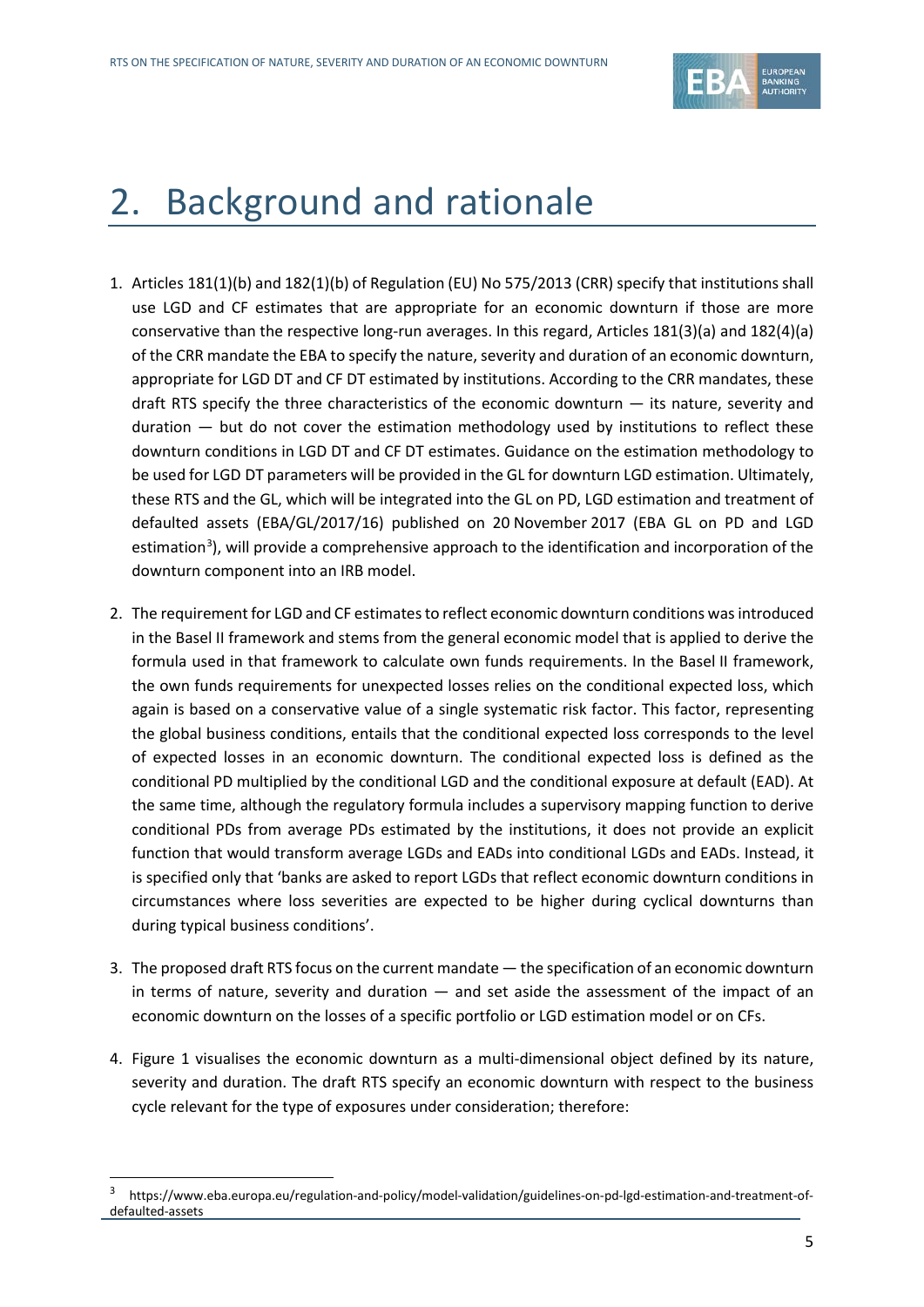

- The nature of an economic downturn is specified through the economic factors that are explanatory variables or indicators of the business cycle for the type of exposures under consideration. Therefore, the nature of the economic downturn is defined as a set of relevant economic factors identified in accordance with Article 2.
- The severity of an economic downturn is specified as the most severe values observed on the relevant economic factors over a given historical period. In other words, the severity of an economic downturn is specified as a set containing one distinct severity for each relevant economic factor.
- Finally, the duration of an economic downturn is specified via the concept of the 'downturn period'. In this respect, the notion of downturn period is introduced in Article 1 as a period of time in which the peaks or troughs, which relate to the most severe values in accordance with Article 3, of one or several economic factors are observed.

According to the above concepts, a downturn period could include either one or several economic factors identified based on their associated severities. Put differently, a downturn period is characterised by a set of economic factors the most severe values are reached simultaneously or are the effect of one overall economic condition.

5. It should be noted that, according to this, the duration of an economic downturn is specified by the duration of the identified downturn periods, where the duration of a downturn period refers generally to the 12-month period in which the downturn conditions are observed on the economic factor related to this downturn period. However, some flexibility is provided with respect to the duration of a downturn period, e.g. where the most severe realisation of an underlying economic factor is observed over a longer period of time. It should be stressed that the duration of an economic downturn (specified by the set of durations of the downturn periods covered) is therefore independent of the institution's loss experience and should not be confused with the period in which the impact of a downturn period can be observed on an institution's loss data.



<span id="page-5-0"></span>*Figure 1: Economic downturn*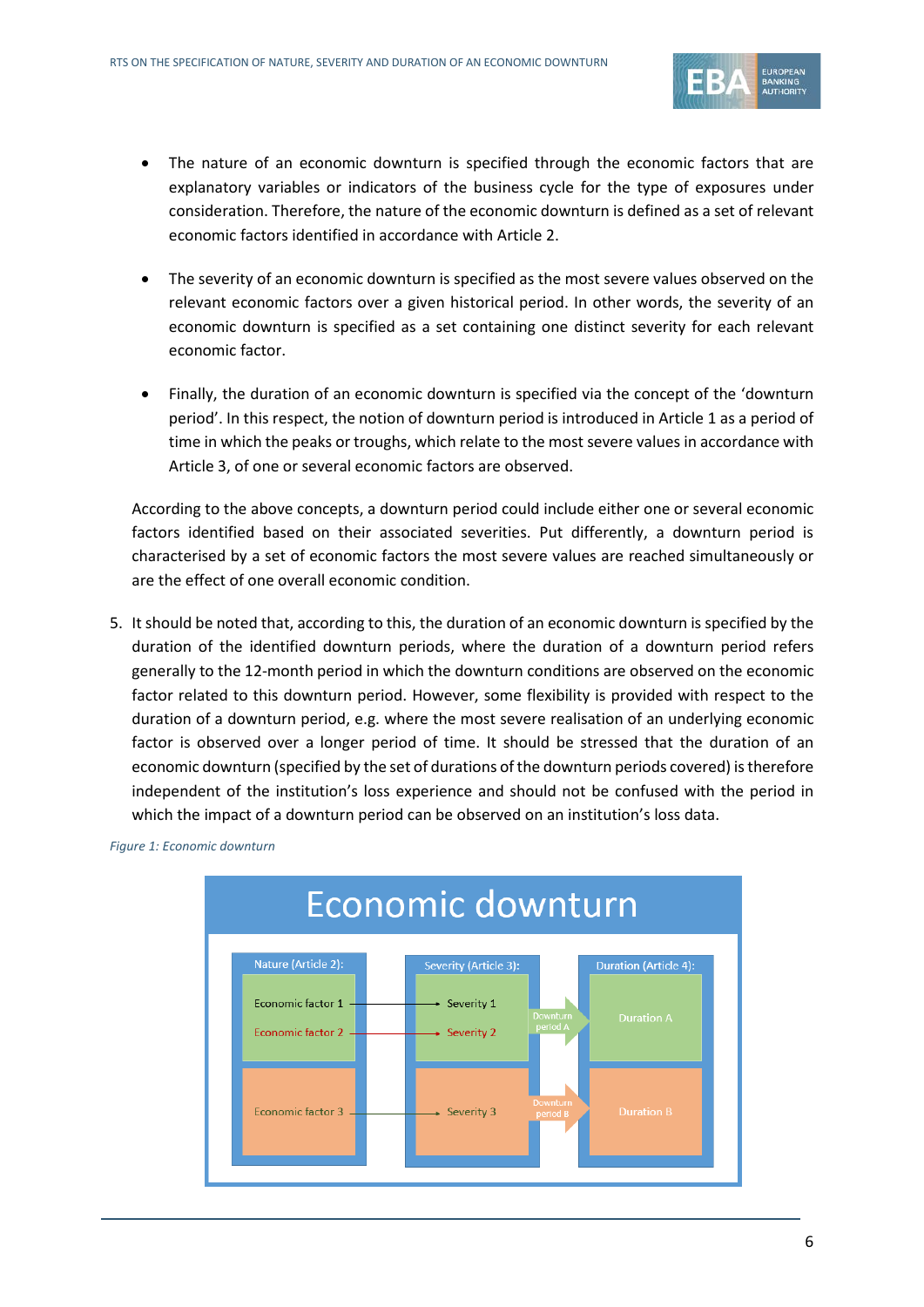

6. The notion of a downturn period and its nature, severity and duration is further explained and illustrated in the sections below relating to Articles 1, 2, 3 and 4 respectively.

#### Article 1: General

- 7. Article 1 sets out the structure of the RTS by pointing to the relevant articles in which the nature, severity and duration of an economic downturn are specified. In particular, paragraph 2 introduces the concept of a downturn period as a period of time in which the peaks/troughs of one or several relevant economic factors are reached simultaneously, or respectively when they are not reached simultaneously, but are nonetheless the effect of one single economic condition. Moreover, Article 1 specifies in paragraphs 3 the level at which an economic downturn should be specified. The proposed policy requires that an economic downturn is identified for each type of exposure, as defined in Article 142(2) of the CRR. Such an approach ensures alignment with the scope of application of a rating system.
- 8. The concept of a downturn period is relevant for identifying the duration of an economic downturn. The latter in fact comprises a set of durations, one for each downturn period. Moreover, as explained above, the concept of several downturn periods constituting one economic downturn to be considered for the purpose of estimating LGDs and CFs appropriate for an economic downturn reflects that different economic factors may reach their peaks/troughs in different periods of time and these periods of time may reveal different impacts on an institution's loss and credit line use data depending on their underwriting, collateralisation and workout processes (respective to their limit policies for CF).
- 9. In this respect, the design of the economic downturn to be considered for the purpose of LGD DT and CF DT estimates may consist of either:
	- one downturn period, if the peaks or troughs related to the severities of the relevant economic factors are reached simultaneously or are related to the same overall economic condition;
	- several downturn periods, if the peaks/troughs of the relevant economic factors are observed in different time periods and are not related to the same overall economic condition.

In the latter case (i.e. in which there is more than one downturn period), the GL on downturn LGD estimation clarify how to treat multiple downturn periods in the context of LGD downturn estimation.

#### Article 2: Nature of an economic downturn

10.Article 2 of the revised draft RTS specifies a list of economic factors that are relevant for the purpose of specifying the nature of an economic downturn for a considered type of exposures. This article clarifies (i) that all the economic factors listed in Article 2(1) shall be relevant and (ii) that these economic factors should reflect the geographical distribution and, where relevant, the distribution across sectors of the type of exposures under consideration. In doing so, institutions should ensure that an economic factor is included in the set constituting the nature of an economic downturn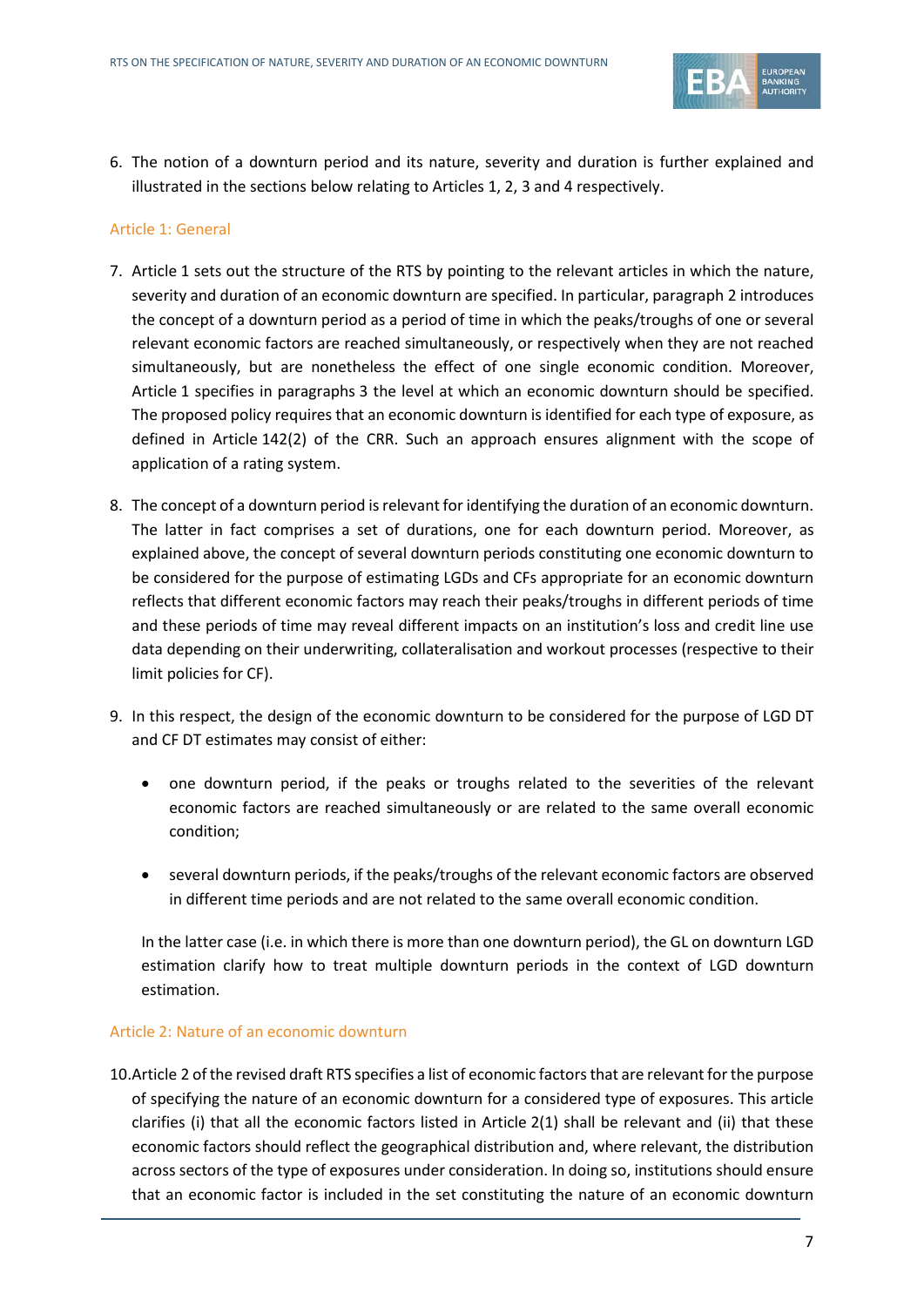

once for each jurisdiction and, where relevant, the sector, which is covered by a material share of the type of exposures under consideration. Moreover, the economic factors referred to in Article 2(1) shall be considered in levels or changes in levels, as most appropriate.

11.This means that GDP and unemployment rates for the jurisdiction(s), which cover material shares of the portfolio under consideration, are relevant for the specification of an economic downturn. In this context it is worth noting that the draft GL on downturn LGD estimation will account for the situation in which the set of economic factors relevant for the whole type of exposure may contain factors that will only have an impact on an institution's loss data for a considered subset (say, one of several jurisdictions) but not on other subsets. As an example, assume that a portfolio covers two jurisdictions: country C4 and country C6 (with equal shares of exposure). When specifying the nature of an economic downturn for this portfolio, the institution needs to include GDP and unemployment rates for both C4 and C6. For example, consider the time series for the unemployment rates of C4 and C6 in the following illustration:



- 12.In this example, the institution would need to consider two downturn periods: one in 1996 driven by the peak in unemployment rate in country C6 and one in 2014 driven by the peak in unemployment rate in country C4. The rationale for this customisation of economic factors to the relevant geographical areas and sectors is that it ensures that the most appropriate economic factors are considered and that it harmonises the notion of an economic downturn regardless of the institution's modelling or risk management choices. Another example of reflecting the distribution across sectors of the type of exposures under consideration would be a case in which the main sectors covered by a considered rating system for corporate exposures were agriculture and tourism. In this example, the industry indices for agriculture and tourism would be the relevant economic factors according to Article 2(1)(b)(i).
- 13. It is important to note that the RTS may indeed require the use of a set of factors for one of the economic factors listed in Article 2(1), each one reflecting a subset of the type of exposures under consideration. For example, an institution may need to consider a set of GDP series to reflect the geographical distribution of the exposure covered by the rating system under consideration. Moreover, no weighting should be applied to aggregate different relevant economic factors reflecting subsets of exposures stemming from, for example, different jurisdictions. Instead, these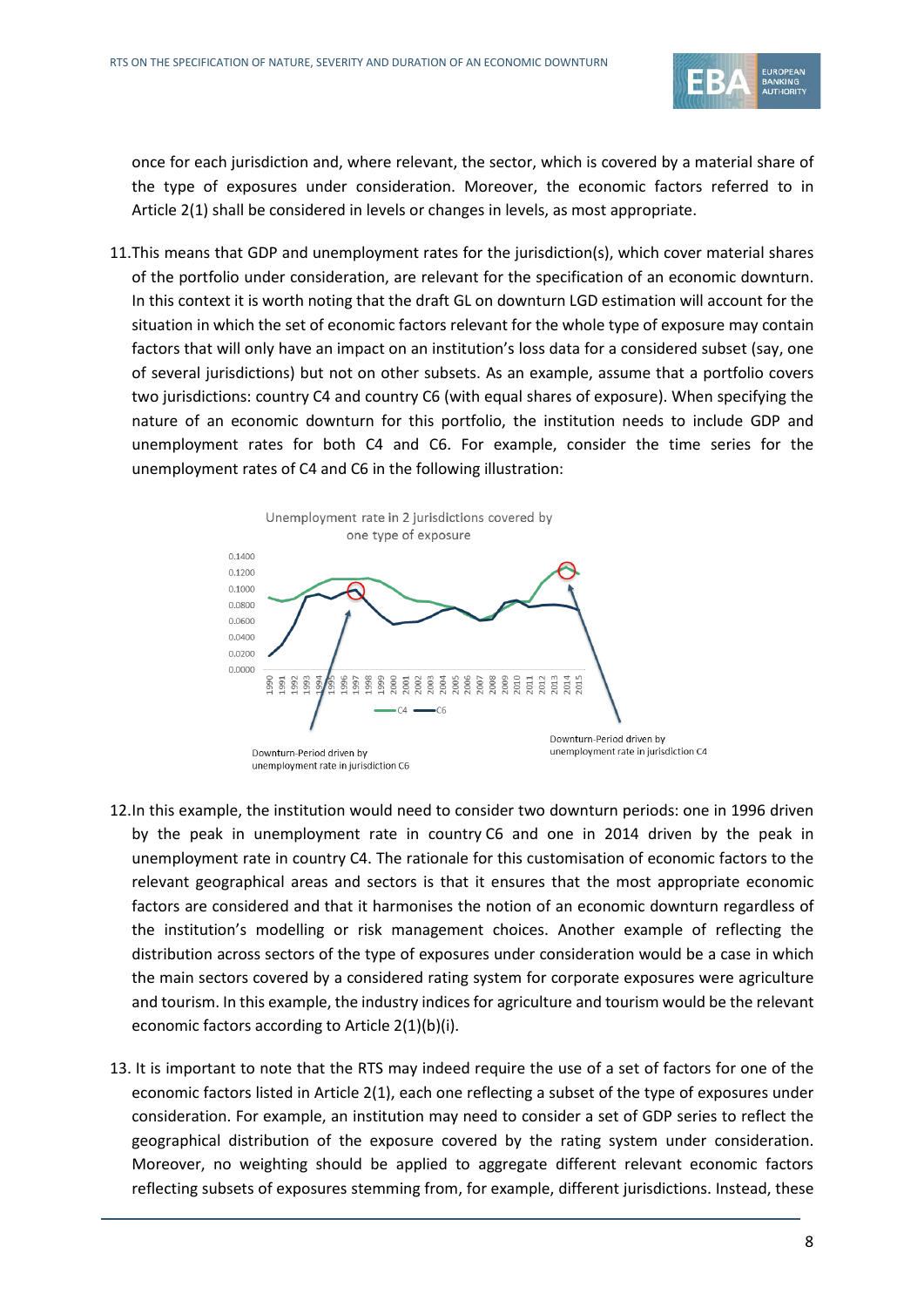

should just be considered to be part of the set of economic factors specifying the nature of an economic downturn of the type of exposure under consideration.

- 14.The list in Article 2(1) specifies the economic factors that are relevant for the purpose of identifying the nature of the economic downturn of a type of exposure (i.e. portfolios) under consideration. It should be noted that the externally provided aggregate default rates and credit losses may refer to a different definition of default from the one specified in Article 178 of the CRR, which is fine, as these factors are considered for the purpose of revealing cyclical behaviour and not for the purpose of estimating long-run average loss rates as defined in Article 181 of the CRR. Moreover, it should be emphasised that these economic factors are relevant only if publicly available or if the costs of acquiring such data are not disproportionate with respect to the materiality of the type of exposures under consideration. In particular, aggregate credit losses may not be available for all jurisdictions.
- 15.As the list in Article 2(1) may not contain all economic factors relevant for the economic cycle related to the type of exposures considered, Article 2(3) requires institutions to consider additional economic factors, beyond those contained in the mandatory list in Article 2(1), that are explanatory variables for or indicators of the business cycle of the type of exposures considered. As a general example, interest rates or stock indices could be considered as additional relevant economic factors.

#### Article 3: Severity of an economic downturn

- 16.For the purpose of specifying the severity of an economic downturn, institutions are requested to select the most severe value for each of the relevant economic factors based on historical values observed over the last 20 years. Therefore, the severity of an economic downturn can be understood as a set of severities containing one severity for each relevant economic factor identified in accordance with Article 2. To avoid an overly mechanistic approach, the RTS also specify conditions under which the severity identified, over the last 20 years, would not be considered sufficiently severe. In these cases, institutions are required to use longer time series of the various economic factors. This approach avoids the situation where, for example, a resulting downturn LGD estimation would significantly change as a result of a recalibration conducted at a point in time at which a previously detected downturn would drop out of the 20-year period sliding time window. Moreover, it covers the situation in which no significant variation in values can be observed within the last 20 years, as may be the case in individual jurisdictions that have not experienced any significant downturn conditionsin the preceding 20 years for a particular economic factor. For the purpose of harmonisation, observations of relevant economic factors relate to a 12 month period in these draft RTS.
- 17.Regarding the length of the time series, looking at only 10 years of data history, i.e. approximately one economic cycle, might not be sufficient to capture the severity of an economic downturn. For the sake of simplicity and comparability a uniform backward-looking period of 20 years is therefore considered in the RTS.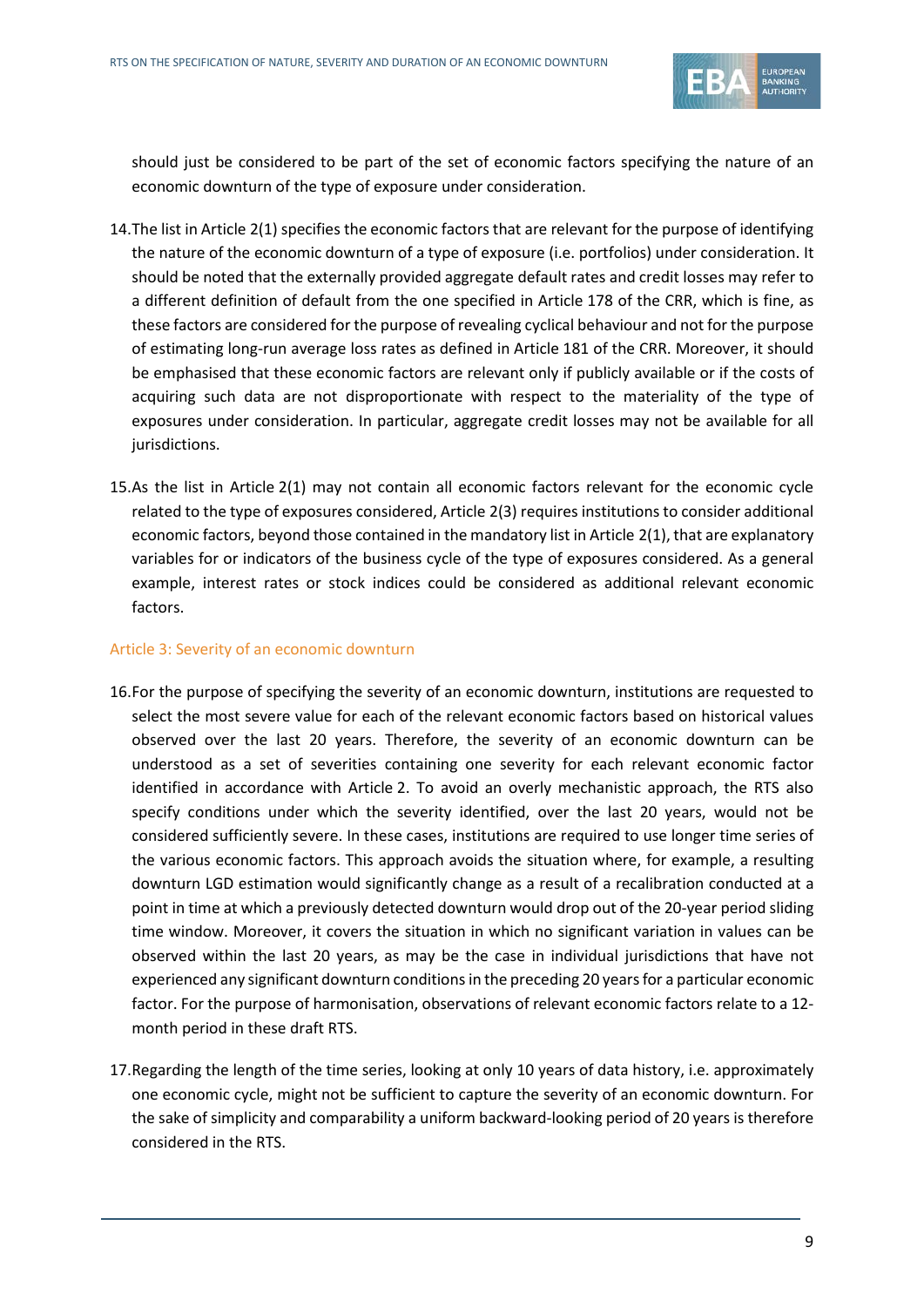

18.In summary, severity corresponds to the worst 12-month average value for the economic factor realisations under consideration. Paragraph 2 of Article 3 clarifies that, when identifying the worst 12-month average value of the economic factor, the 12-month period can start at any point in time within the identification period, if the historical data for the considered economic factor is available more frequently than annually.

#### Article 4: Duration of an economic downturn

- 19.Article 4 of the draft RTS refers to the duration of an economic downturn. As such, the duration of an economic downturn is a set of durations, one for each identified downturn period.
- 20.If the downturn period relates to only one economic factor, the duration will be the 12-month period in which the most severe value of the considered economic factor is observed. However, where this severity is observed over a period longer than 12 months (i.e. the economic factor does not significantly move or fluctuate from its most severe 12-month observation), the duration of this downturn period, relating only to one economic factor, may last longer. Figure 2 below displays an example in which the duration of a downturn period with unemployment rate as the unique economic factor is longer than 12 months due to prolonged severe conditions affecting the unemployment rate. As Figure 2 shows, the unemployment rate peaks, i.e. the severity of the unemployment rate is observed, during both 2002 and 2003. In this case, the duration of the downturn period should be 2 years.



*Figure 2: Duration longer than 12 months due to prolonged severity observed for one economic factor — Article 4(2)(a)*

21.A longer duration could be also considered for a downturn period relating to one economic factor, according to Article 4(2)(c), where the peak and trough related to the severity of that economic factor show adjacent peaks and troughs related to the same economic conditions. Figure 3 below plots again a hypothetical time series for unemployment rate. The severity of the unemployment rate is defined according to the worst observed value (referring to a 12-month period), which, according to the figure below, is 2003. Unemployment rate shows an adjacent peak in 2005, which could be related to the peak in 2003 (if it is the result of the same economic conditions), leading to a duration of the downturn period of 3 years (2003-2005).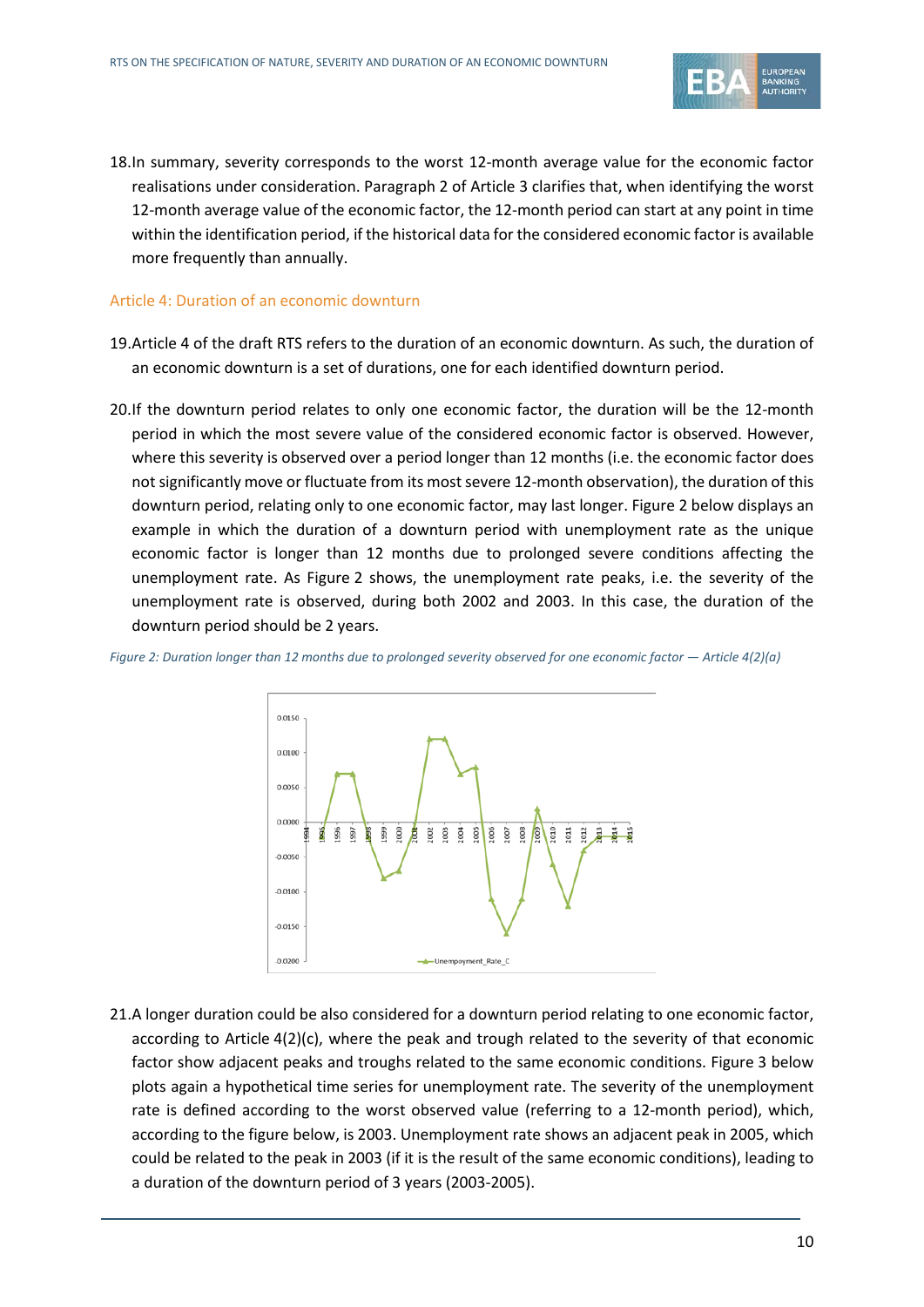

*Figure 3: Duration longer than 12 months due to one economic factor with adjacent peak/trough related to its severity*  $-$ *Article 4(2)(c)*



22.A downturn period comprises different economic factors and, therefore, the peaks or troughs related to the severity of each relevant economic factor, as specified in Article 3, may not be reached simultaneously. However, if this is the effect of one overall economic condition, the duration of the downturn period related to these economic factors should be long enough to reflect the extended downturn situation. As an example, consider the time series for GDP growth and productivity index displayed in Figure 4 below. In accordance with Article 4(2)(b), the set of economic factors pointing to the same overall economic condition should be assigned to the same downturn duration, even if the respective severities are not reached simultaneously. In this example, an institution should analyse whether or not the trough in 2010 for GDP growth and the trough in 2009 for the productivity index relate to the same overall economic condition and, if so, reflect this by identifying the downturn period as starting in 2009 and lasting until 2010.



*Figure 4: Duration longer than 12-months due to correlated severities of different economic factors — Article 4(2)(b)*

23.It should be noted that there could be cases in which both points (b) and (c) of Article 4(2) apply. Figure 5 below shows an example where GDP growth and production index have correlated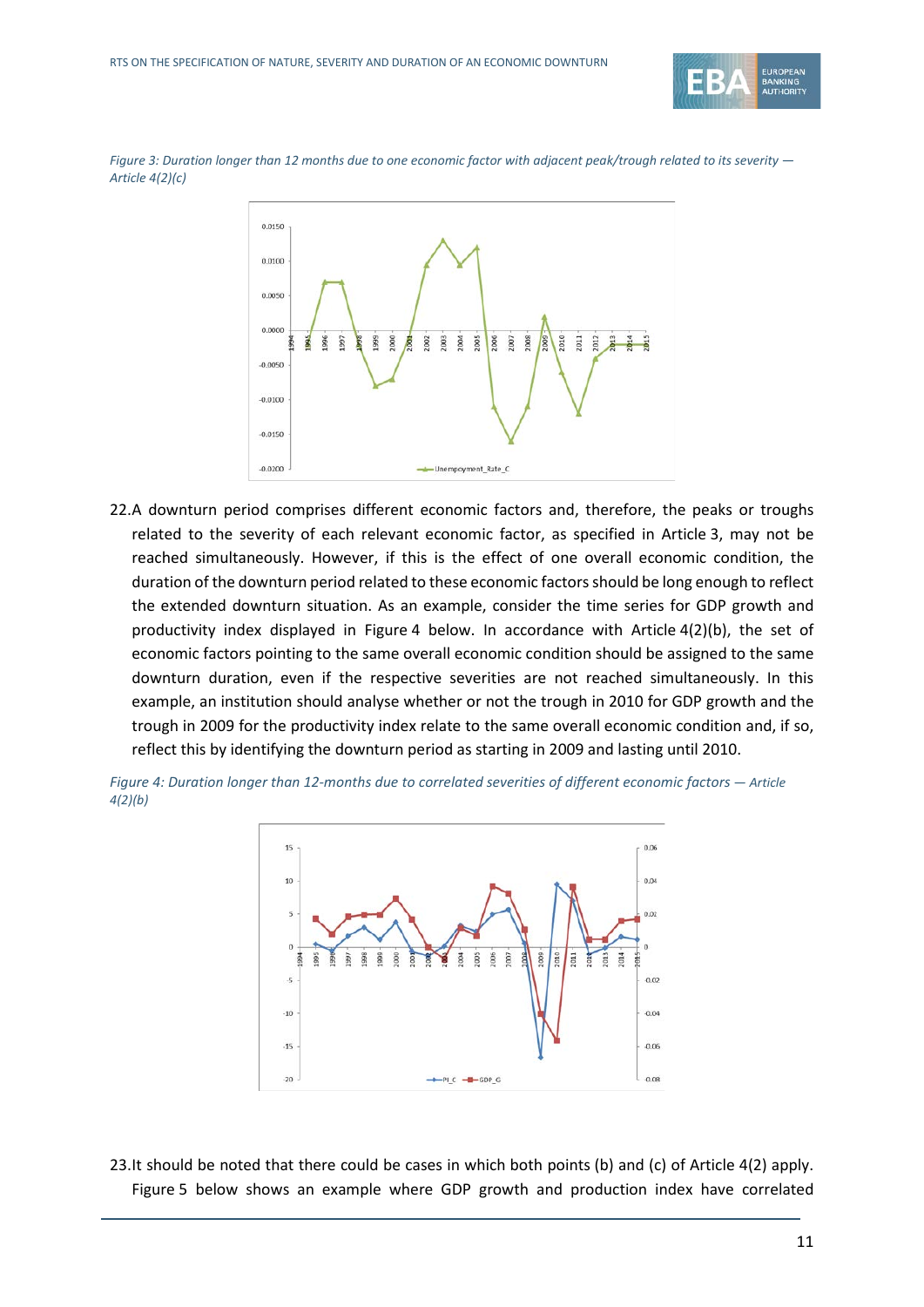

severities, as in Figure 4 above. Moreover, the production index shows a trough in 2007 adjacent to the trough defining its severity in 2009, which is the result of the same overall economic condition. In this case, institutions shall consider the downturn period comprising both economic factors to last from 2007 to 2010 (where we observe the troughs for GDP growth defining its severity).

*Figure 5: Duration longer than 12 months due to both correlated severity of different economic factors and adjacent peaks/troughs of one economic factor — Article 4(2)(b) and (c)*



24.Generally, no durations shorter than 12 months should be considered for the purpose of a more stable and harmonised notion of downturn (as economic factors that are available on only a yearly basis need to be comparable to economic factors available at a higher frequency). The option to deviate from 12-month durations for downturn periods, as laid down in points (a), (b) and (c) of Article 4(2), should not lead to unreasonably long downturn periods, which would probably rather reflect structural changes than adverse conditions in cyclical behaviours of the economic factors considered. There should be no concern that longer downturn periods could lead to the inclusion of numerous non-downturn observations in the LGD downturn estimate and thus lower it, as, under the proposed approach in the GL on downturn LGD estimation the duration of an economic downturn defines only the period in relation to which the impact of a downturn period has to be analysed.

#### Identification of an economic downturn: examples

25.To better clarify the general concept, the economic downturn is illustrated in a couple of examples. To determine the economic downturn for an individual portfolio in accordance with the specification in these draft RTS, an institution would first need to select the relevant economic factors. As an example, consider a portfolio of corporate exposures mainly covering productionrelated businesses located in jurisdiction A. According to Article 2, an institution would consider at least the GDP and the unemployment rate of jurisdiction A as relevant economic factors, as well as the productivity index for the production industry (assuming that externally provided default rates and credit losses are not available), for the purpose of specifying the nature of an economic downturn. In this example, the economic factors are considered in terms of changes, i.e. the GDP growth, the changes in unemployment rate and the changes in the productivity index considered.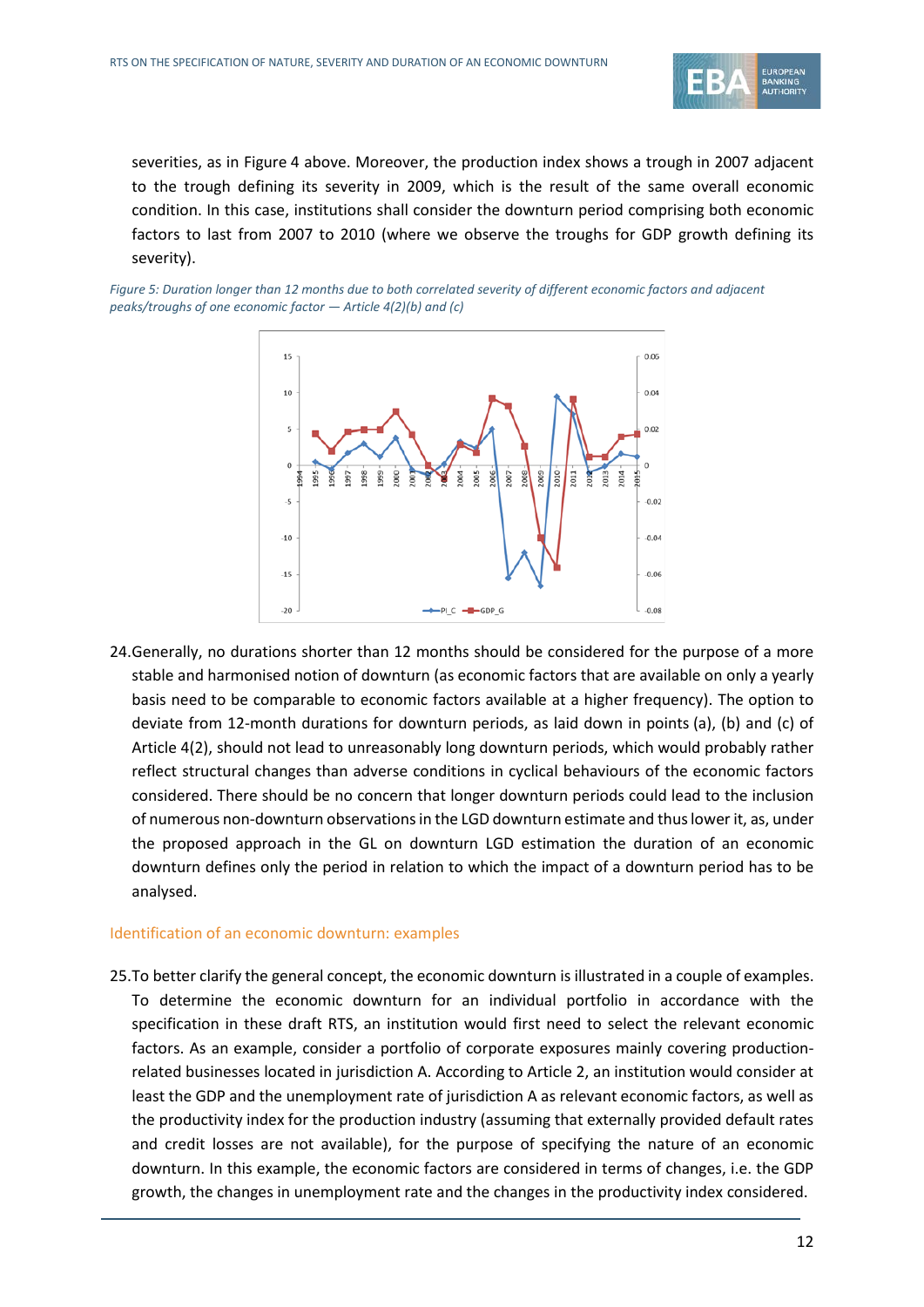





- 26.In a second step, the institution would need to select the most severe observed value (relating to a 12 month period) in at least 20 years for each economic factor, which occurs in 2009 for the productivity index and the GDP and in 2003 for the unemployment rate. Therefore, the final economic downturn to be considered for the purpose of LGD estimation would consist of two downturn periods: the first one, in 2009 is characterised by the productivity index and the GDP – each carrying as severity its levels of 2009 and the second one in 2003, where the highest level in the unemployment rate has been observed. The rationale for specifying that an economic downturn as potentially comprising two or more downturn periods is that a portfolio can be affected to a different extent by different economic factors. Even for two portfolios relating to the same type of exposuress (e.g. retail real estate financing), the impact of a downturn period on an institution's loss data may be different depending among other things on the contract design, collateralisation and the institution's work-out procedures.
- 27.This difference is best illustrated by considering an example of retail mortgage portfolios of two different banks: bank A and bank B. Bank A has a very high rate of credits that revert to nondefaulted status because of low LTVs and high penalty fees or interest rates for exposures in default. At the same time, bank B has a low rate of credits that revert to non-defaulted status because of early contract termination and collection procedures. In this example, it is reasonable to assume that bank A may observe an impact from a high unemployment rate on its rate of return to nondefaulted status, as those obligors that defaulted because of unemployment may remain in default longer than those that defaulted under average economic conditions. For bank B, such an impact is less probable because of the early termination policy. To further explore this example, in accordance with these draft RTS, the banks would identify two downturn periods for the types of exposure considered, namely 2003 (where the unemployment rate peaks) and 2012 (where GDP and house price indices show troughs):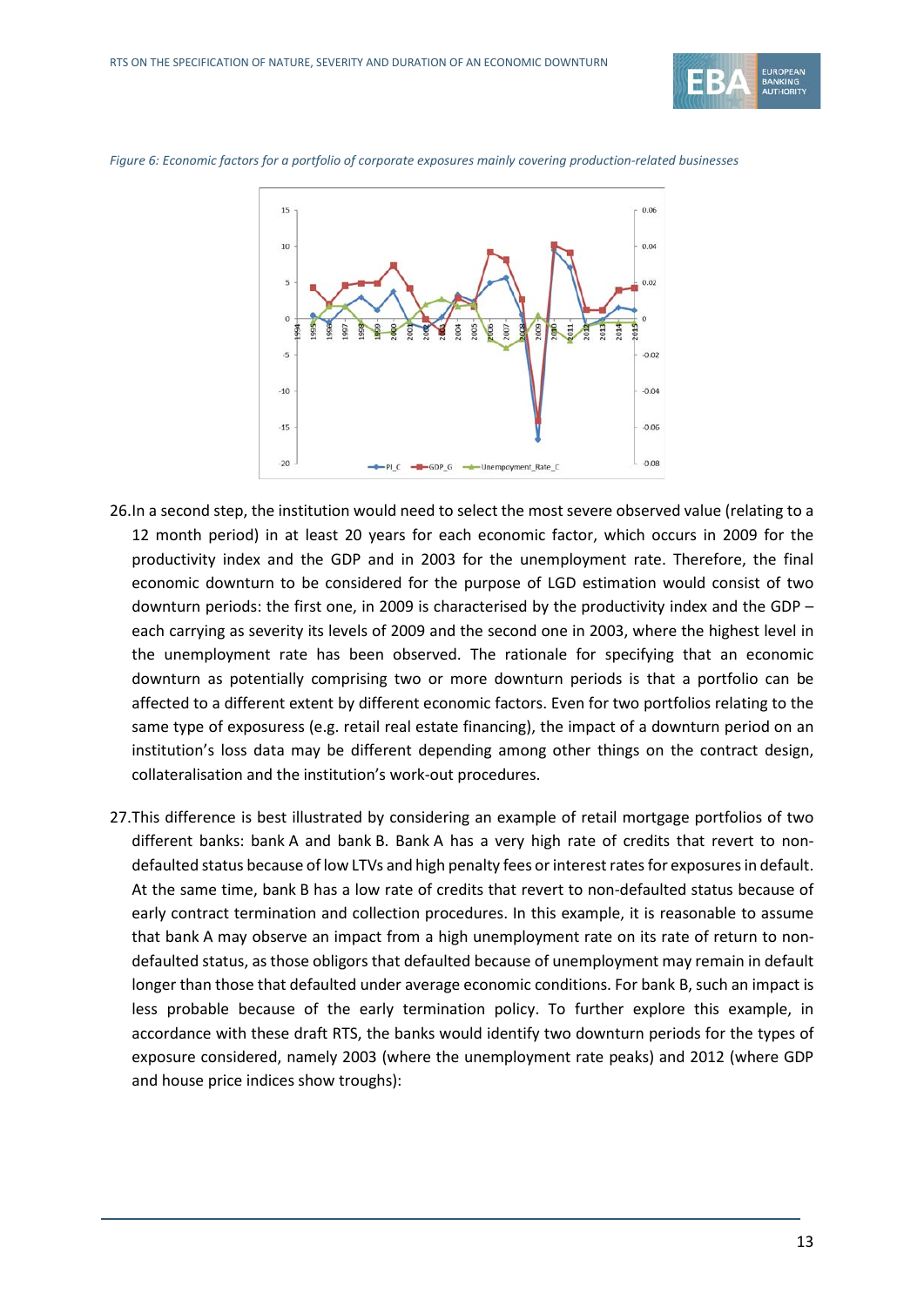



*Figure 7: Example of economic factors for mortgage portfolios in one jurisdiction*

- 28.As illustrated in the example above, it is likely that the economic downturn to be considered in LGD downturn estimation will comprise more than one downturn period. Furthermore, for comparable portfolios relating to the same underlying business, an impact from one downturn period may be visible for one bank or even sub-portfolio but not for another bank or sub-portfolio. The proposed draft RTS harmonise the economic factors that institutions need to consider for a given type of exposures as well as the duration and severity related to these economic factors. Therefore, the RTS will ensure that the same economic downturn is identified, while the GL on LGD downturn estimation will ensure that different impacts of the same economic downturn are recognised.
- 29.The analysis of how the downturn periods of the economic downturn identified impact the loss data of an individual portfolio will, as previously noted, be treated separately in the GL for downturn LGD estimation. However, it is useful to understand the interaction with the envisaged process of downturn LGD estimation and to show which part of this process is covered by these draft RTS and which part is covered by the GL on LGD downturn estimation. The following illustration provides this overview:

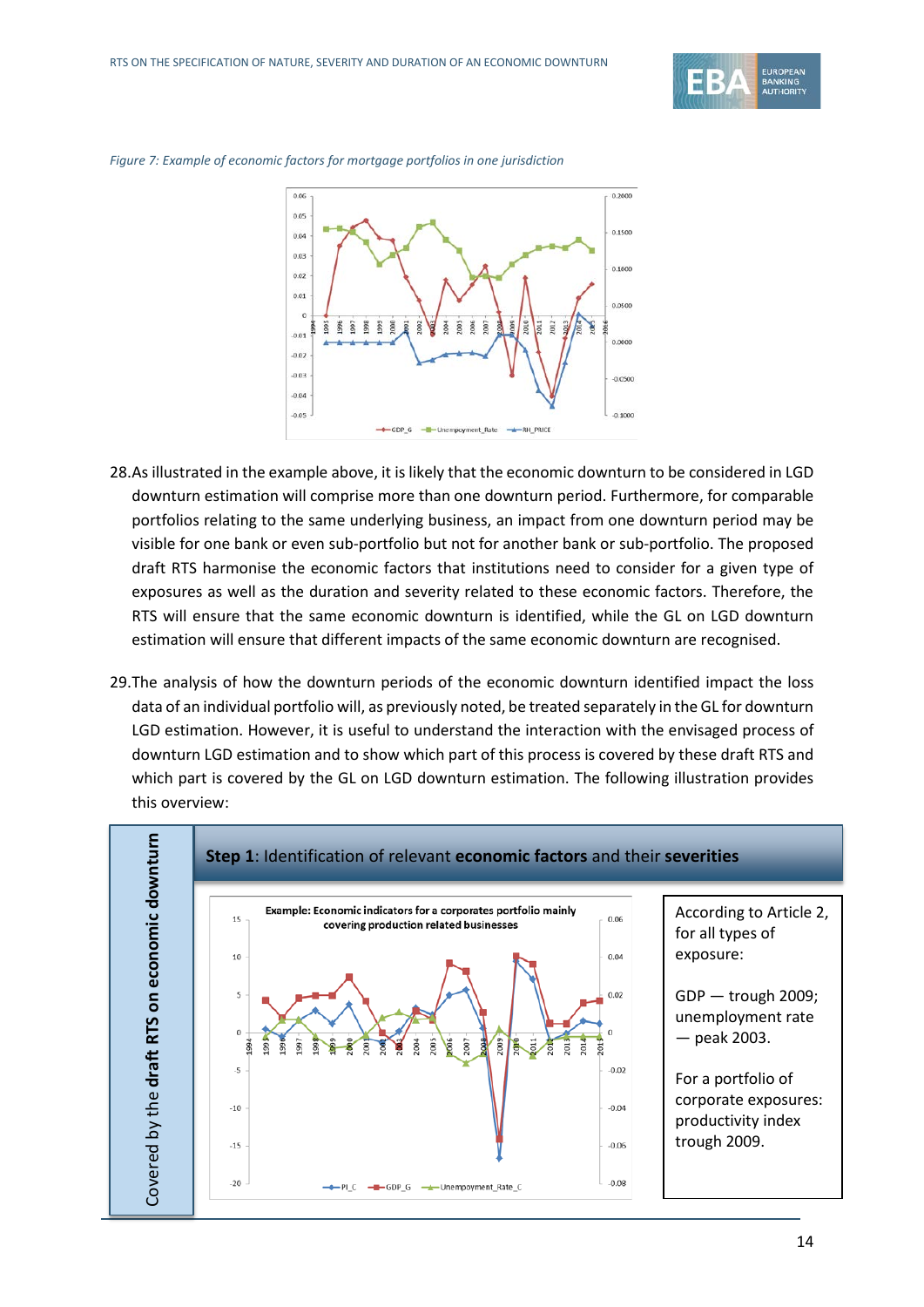



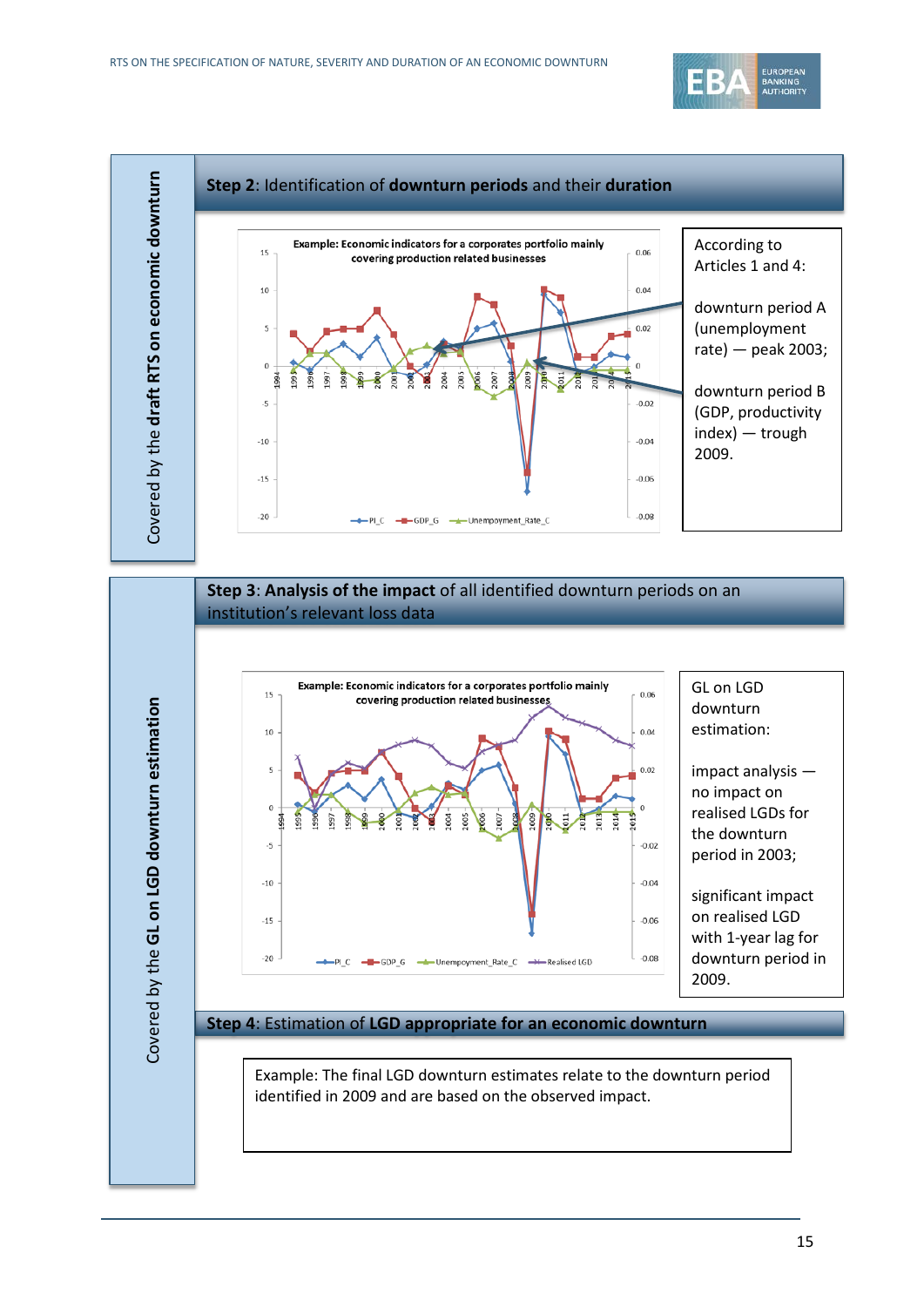

- 30.The rationale for disentangling the specification of an economic downturn from the requirements on LGD DT or CF DT estimation is that in this way the RTS provide a common specification of the nature, duration and severity of an economic downturn for portfolios relating to comparable types of exposure. The impact of the harmonised identification of the economic downturn on an institution's relevant loss data may, however, be very specific. It may in particular depend on the following non-exhaustive elements: (1) the institution-specific contract design; (2) collateralisation policies and work-out procedures; and (3) the general measures taken by an institution to limit the impact of an economic downturn on its business. Whereas these differences do not influence the identification of an economic downturn, they are expected to influence the realised LGD or relevant drivers of the realised LGD and, in turn, the factors institutions are expected to account for when assessing the appropriateness of their LGD estimates with respect to the economic downturn identified.
- 31.This approach deviates from the proposed draft RTS presented in the Consultation Paper (CP/EBA/2017/02), which tackled to some extent both the specification of an economic downturn and some aspects of LGD estimation methodologies appropriate for an economic downturn. The approach presented in the draft RTS of the CP reflected an economic factors approach in which the downturn is driven by macroeconomic and credit-related factors (economic factors). The approach required specific analysis to identify the economic factors appropriate for the considered portfolio and LGD estimation method (e.g. analysis of the dependency of economic factors with specific features of realised LGDs and CFs, i.e. 'model components'). The proposed approach in the CP aimed to retain risk sensitivity while ruling out variability stemming from different approaches to identifying the relevant economic downturn conditions, but at the cost of high complexity. The approach presented in these draft RTS avoids this complexity and provides a clear and common specification of an economic downturn in terms of its nature, duration and severity.
- 32.The last article of the draft legal text clarifies that institutions have to review their identified economic downturn for a considered rating system annually and update it in case a new downturn period is identified.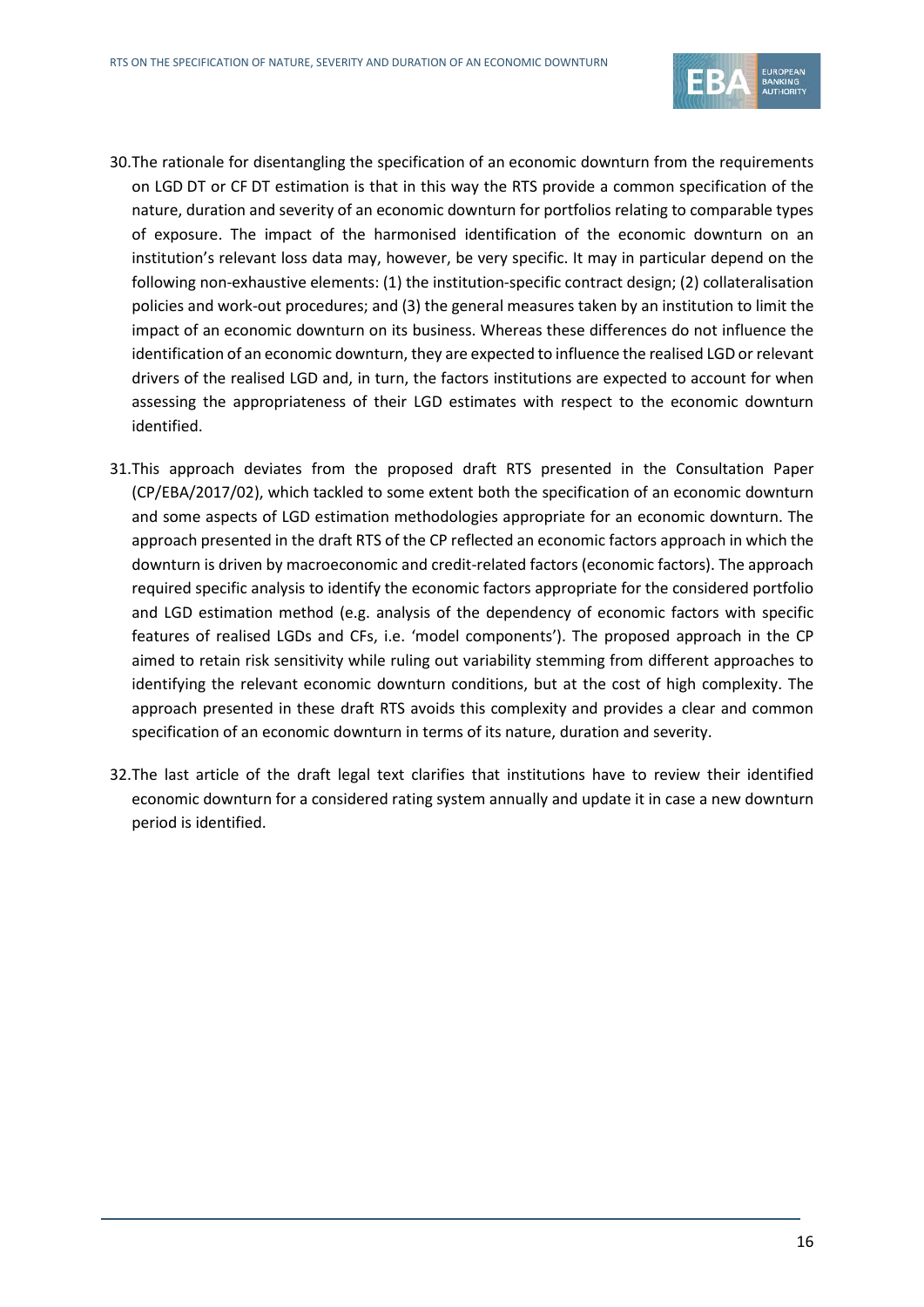

<span id="page-16-0"></span>3. Draft regulatory technical standards on the specification of the nature, severity and duration of an economic downturn in accordance with Articles 181(3)(a) and 182(4)(a) of Regulation (EU) No 575/2013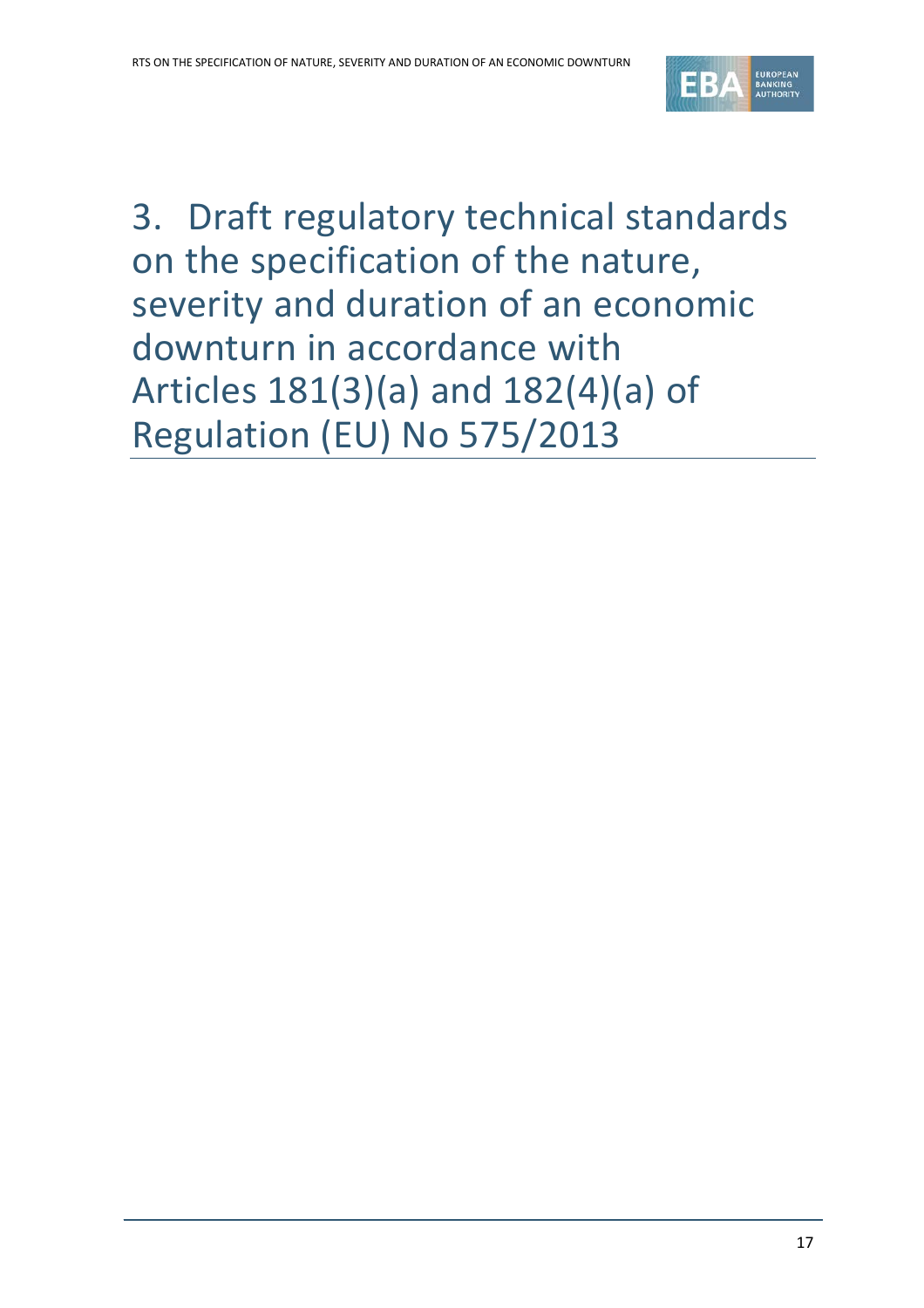



EUROPEAN COMMISSION

Brussels, XXX [...](2012) **XXX** draft

## **COMMISSION DELEGATED REGULATION (EU) No …/..**

## **of XXX**

## **[…]**

**Supplementing Regulation (EU) No 575/2013 of the European Parliament and of the Council of 26 June 2013 with regard to regulatory technical standards on the specification of the nature, severity and duration of an economic downturn in accordance with Articles 181(3)(a) and 182(4)(a) of Regulation (EU) No 575/2013**

THE EUROPEAN COMMISSION,

Having regard to the Treaty on the Functioning of the European Union,

Having regard to Regulation (EU) No 575/2013 of the European Parliament and of the Council of 26 June 2013 on prudential requirements for credit institutions and investment firms and amending Regulation (EU) No  $648/2012^4$  $648/2012^4$  $648/2012^4$ , and in particular the third subparagraph of Article 181(3) in relation to point (a) and the third subparagraph of Article 182(4) in relation to point (a) thereof,

Whereas:

<span id="page-17-0"></span> $\overline{a}$ 

(1) The formulae for risk weights in Articles 153 and 154 of Regulation (EU) No 575/2013 are designed to reflect losses in 99.9% of the realisations of a systemic variability factor. In order to reach a 99.9% quantile of the loss distribution for the case where LGD is a random variable sensitive to economic conditions, the LGDs used as inputs in the regulatory risk weight formulae are required to be own-LGDs estimates that are appropriate for an economic downturn if those are more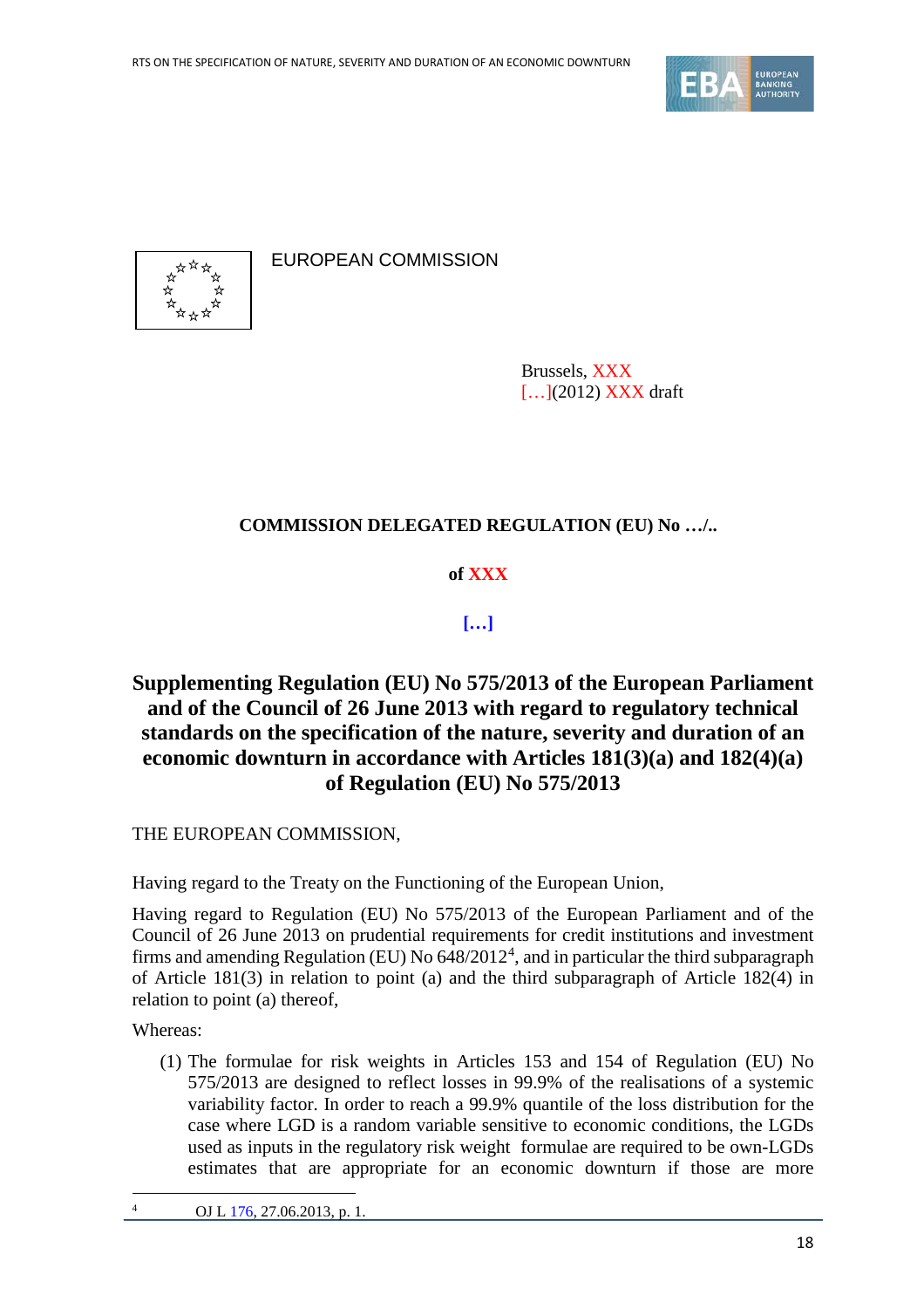

conservative than the long-run average own-LGD estimate, as stated in Article 181(1)(b) of Regulation (EU) No 575/2013. The specification of an economic downturn, for use in own-LGD or own-conversion factor ("CF") estimates, should be based on economic factors, including both macroeconomic and credit-related factors.

- (2) Even though the level of realised LGDs and realised CFs may be substantially above its long-run average as a result of an economic downturn, an economic downturn should not be considered as the equivalent of stress-testing conditions, which may be more severe and potentially use extreme scenarios, which are not necessarily based on historical observations. Regulation (EU) No 575/2013 and the delegated acts that complete it, adequately provide for the carrying out of stress testing where this is required, and does not include any indication for stresstesting in the provisions relating to own-LGD and own-CF estimates.
- (3) Given the specificities of different portfolios, the economic downturn should be examined separately for each type of exposures. Only where an institution can demonstrate that different jurisdictions exhibit strong co-movements in realised economic factors, the institution should be allowed to group those jurisdictions for the purpose of defining the economic downturn.
- (4) Given that the type of exposures under consideration may comprise exposures related to different businesses, sectors and jurisdictions/geographical areas, an economic downturn may comprise one or several disjunctive downturn periods. A downturn period is characterised by a period of time where one or more economic factors show their worst twelve month manifestation. More than one economic factor can be attributed to the same downturn period if the peaks and troughs related to these economic factors are reached simultaneously or, where they are not reached simultaneously, they are nonetheless significantly correlated.
- (5) For the purpose of specifying the nature of an economic downturn in a manner that allows for an accurate but also simple implementation it is necessary to establish a list of economic factors which should be considered at all times and which should be complemented by institutions with additional relevant economic factors for each given type of exposures. These economic factors should be considered in levels or in changes of these levels, where more appropriate taking into account the common use of the considered economic factor as well as the ability to reveal cyclicality.
- (6) For the purpose of specifying the severity of the economic downturn as a set of the most severe values associated to each relevant economic factor, and for the sake of simplicity and comparability, it is appropriate to establish a minimum length of 20 years of observations for each economic factor to be used by institutions. This should also ensure that the length of the backward looking period covers at least two economic cycles. Where this period of data does not contain sufficiently severe values for a considered economic factor, institutions should look further back into the data history. An exception should however be made for cases where the considered economic factor has been subject to structural change due to a country's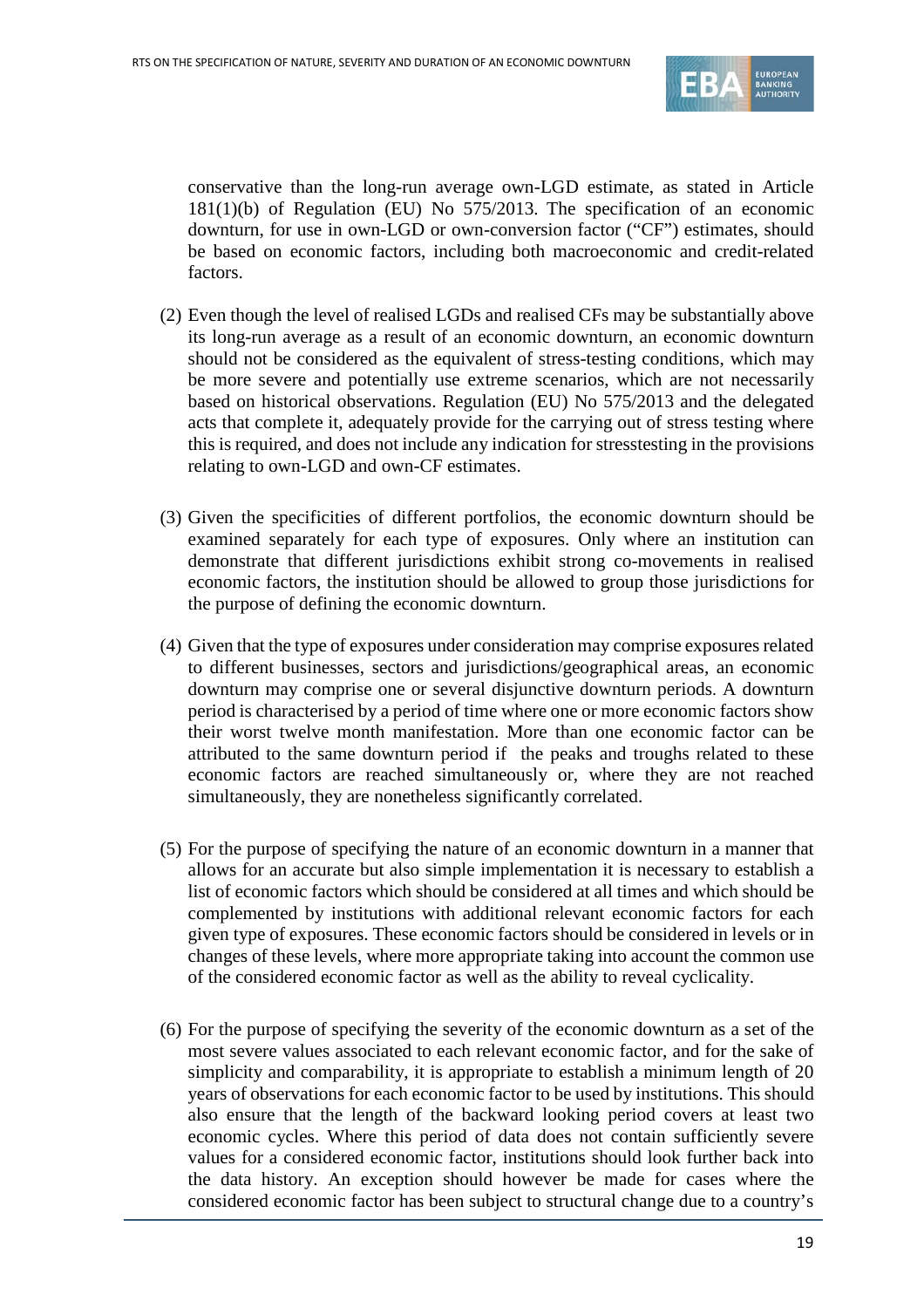

process of entry into the European Union, in which case institutions should be allowed to use a shorter period.

- (7) The duration of a downturn period is driven by the realisation of economic factors. For reasons of simplicity and comparability at least a 12-months duration for each downturn period should be considered. For reasons of flexibility that is necessary to ensure accuracy in the results, this period of time should be treated as a minimum. Institutions should however apply a longer duration where the most severe values related to the economic factors belonging to the downturn period under consideration imply a continued downturn condition. The duration of a downturn period should, however, reflect adverse conditions in cyclical behaviours of the considered economic factors and should not be confused with structural changes.
- (8) The requirements for estimation in Regulation (EU) No 575/2013 envisage that instititutions shall review their estimates when new information comes to light but at least on an annual basis. As a result, institutions should review at least annually the specification of an economic downturn used, where relevant, for their own-LGD and own-CF estimates.
- (9) The provisions in this Regulation all deal with the nature, severity and duration of an economic downturn that affects two parameters of the IRB approach, namely own-LGD and own-CF estimates. To ensure coherence between those provisions, which should enter into force at the same time, and to facilitate a comprehensive view and compact access to them by persons subject to those obligations, it is desirable to include both of the regulatory technical standards required by Regulation (EU) No 575/2013 in a single Regulation.
- (10) Given the interplay with other regulatory products relevant for own-LGD and own-CF estimation that are being developed, the date of application should be delayed until 1 January 2021.
- (11) This regulation is based on the draft regulatory technical standards submitted by the European Banking Authority to the Commission.
- (12) The European Banking Authority has conducted open public consultations on the draft regulatory technical standards on which this Regulation is based, analysed the potential related costs and benefits, in accordance with Article 10 of Regulation (EU) No 1093/2010 of the European Parliament and of the Council<sup>[5](#page-19-0)</sup>, and requested the opinion of the Banking Stakeholder Group established in accordance with Article 37 of Regulation No 1093/2010,

## HAS ADOPTED THIS REGULATION:

 $\overline{a}$ 

<span id="page-19-0"></span><sup>5</sup> Regulation (EU) No 1093/2010 of the European Parliament and of the Council of 24 November 2010 establishing a European Supervisory Authority (European Banking Authority), amending Decision No 716/2009/EC and repealing Commission Decision 2009/78/EC (OJ L 331, 15.12.2010, p. 12).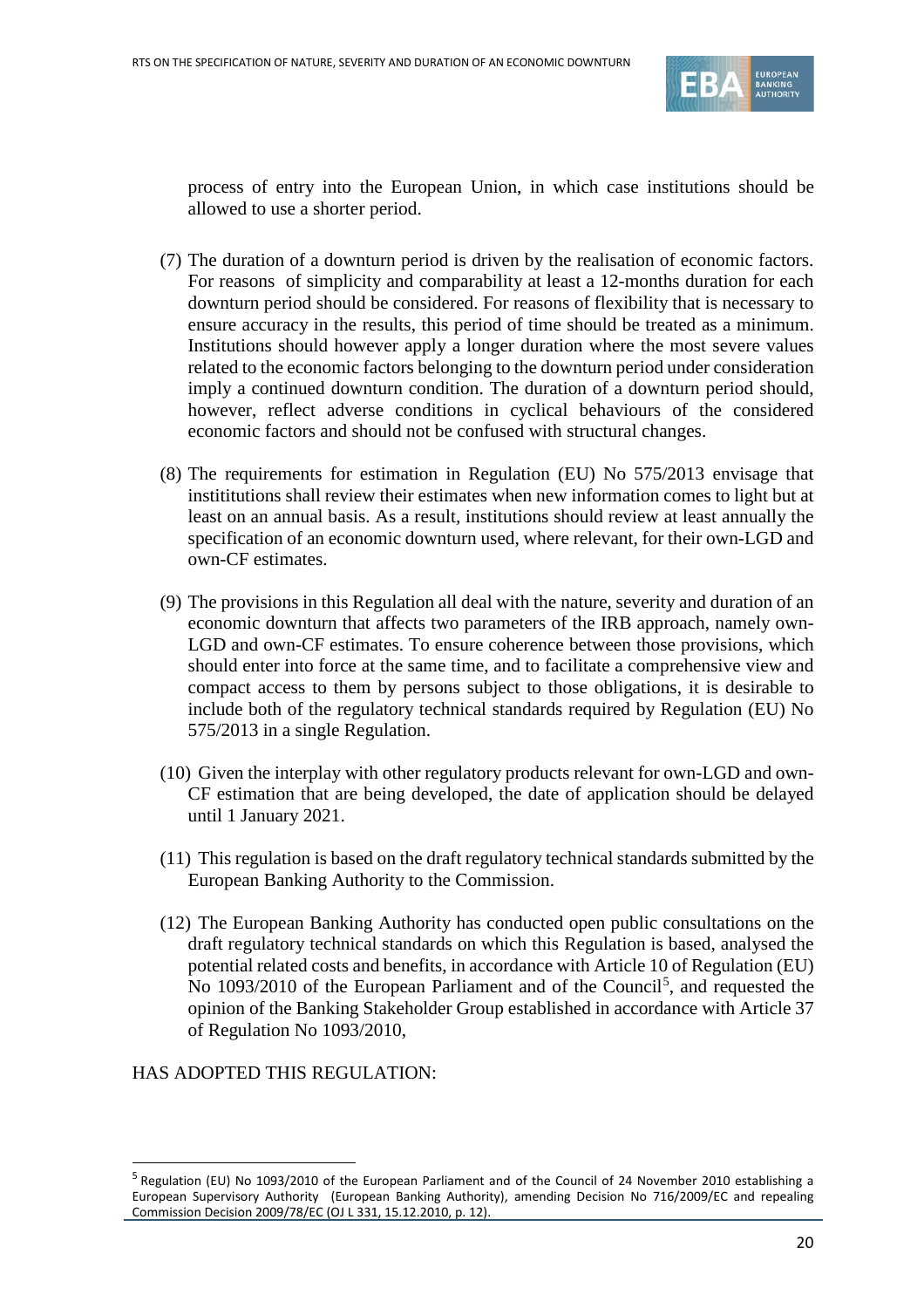

## *General requirements*

- 1. For the purposes of using own-LGD estimates that are appropriate for an economic downturn, in accordance with point (b) of Article 181(1) of Regulation (EU) No 575/2013, and for the purposes of using own-CF estimates that are appropriate for an economic downturn, in accordance with point (b) of Article 182(1) of that Regulation, institutions shall apply each of the following:
	- (a) they shall identify the nature of the economic downturn as the set of all relevant economic factors, including both macroeconomic and credit-related factors, in accordance with Article 2;
	- (b) they shall identify the severity of the economic downturn by considering the most severe values relating to a 12-months period for each of the relevant economic factors referred to in point (a), in accordance with Article 3;
	- (c) they shall identify the duration of the economic downturn as a set of durations, consisting of one duration for each downturn period in accordance with Article 4.
- 2. For the purpose of paragraph 1, institutions shall identify an economic downturn that comprises one or several distinct downturn periods, taking into account each of the following:
	- i. a downturn period shall be the period in which a relevant economic factor, as referred to in point (a) of paragraph 1, reaches its most severe value, as referred to in point (b) of paragraph 1;
	- ii. for different economic factors which are significantly correlated so that their peaks or troughs relating to the most severe values identified in accordance with Article 3 are reached simultaneously or shortly after each other, the downturn period relating to these economic factors shall be the period covering these most severe values identified.
- 3. Institutions shall specify an economic downturn for each type of exposures as referred in point 2 of Article 142(1) of Regulation (EU) No 575/2013.

## *Article 2*

## *Nature of an economic downturn*

- 1. The following economic factors shall be relevant for the specification of the nature of an economic downturn:
	- (a) for all exposures:
		- i. gross domestic product ("GDP");
		- ii. unemployment rate;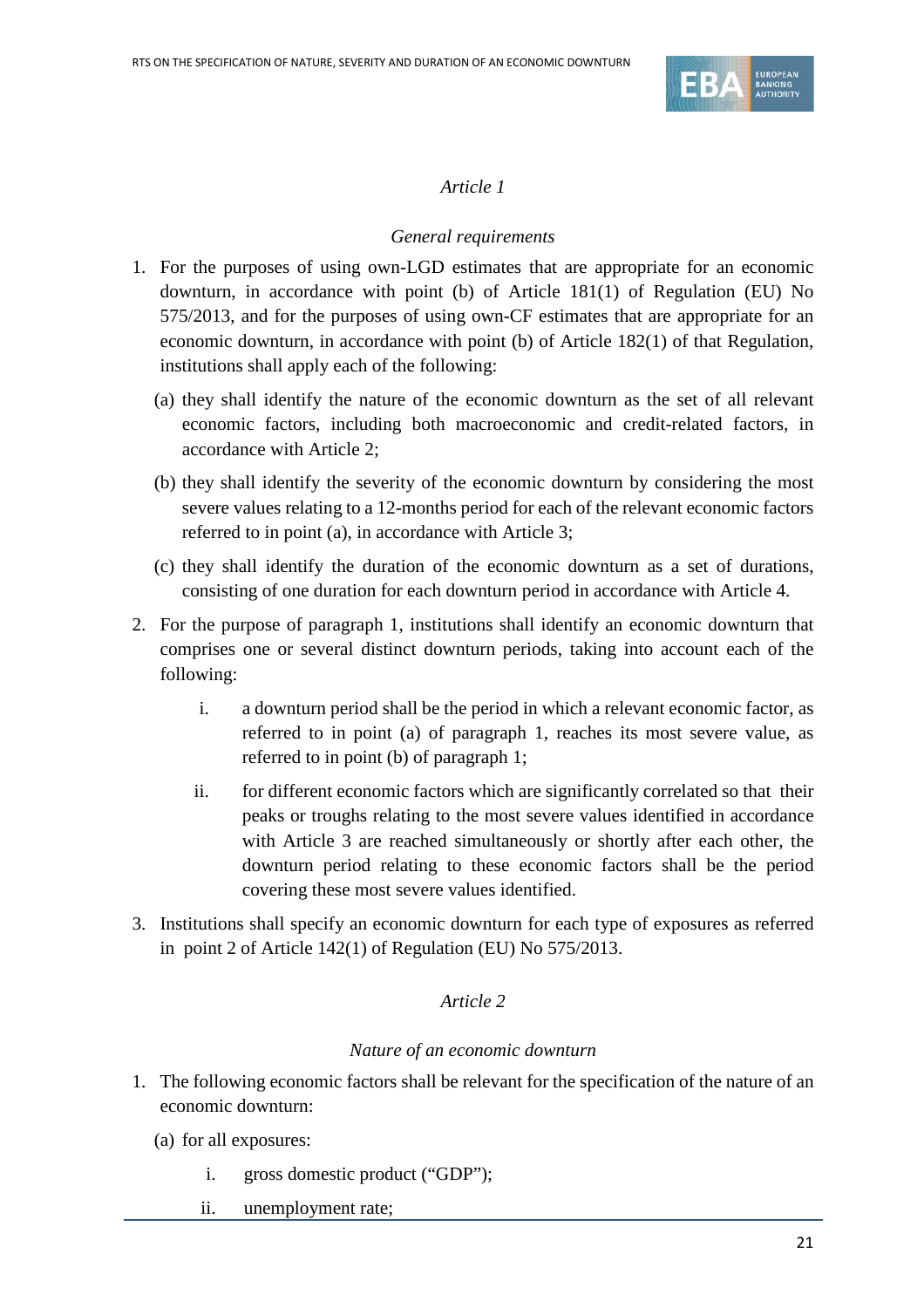

- iii. externally provided aggregate default rates, where available;
- iv. externally provided aggregate credit losses, where available;
- (b) in addition to the factors referred to in point (a):
	- i. for exposures to corporates and retail SMEs: sector or industry-specific indices;
	- ii. for residential real estate exposures to corporates and retail obligors: house prices or house price indices;
	- iii. for commercial real estate exposures to corporates and SME retail obligors: commercial real estate prices or indices and rental indices;
	- iv. for retail exposures other than those falling under i., ii. or iii.: total household debt where available and disposable personal income where available;
	- v. for specialised lending exposures:
		- if real estate: real estate prices or indices, rental prices or indices, residential, relevant commercial or industrial indices;
		- if project finance: prices of the underlying products supplied;
		- if object finance: indices for different collaterals;
		- if commodity finance: commodity prices or indices.
	- vi. for exposures to institutions: financial credit indices.
- 2. The economic factors referred to in paragraph 1 shall reflect the geographical and, where relevant, the sectorial distribution of the type of exposures under consideration. For this purpose, institutions should ensure that an economic factor is included in the set of factors constituting the nature of an economic downturn once for each jurisdiction, and where relevant once for each sector, which is covered by a material share of the type of exposures under consideration. Where there is strong co-movement of relevant economic factors across different geographical areas or across different sectors, a common economic factor may be considered.
- 3. In addition to the factors referred to in paragraph 1, institutions shall consider other economic factors as relevant, where these are explanatory variables for, or indicators of, the economic cycle specific to the type of exposures under consideration.

## *Severity of an economic downturn*

1. In order to identify the most severe value relating to a 12-months period of an economic factor institutions shall consider the historical values of this economic factor for a minimum period that shall be either of the following: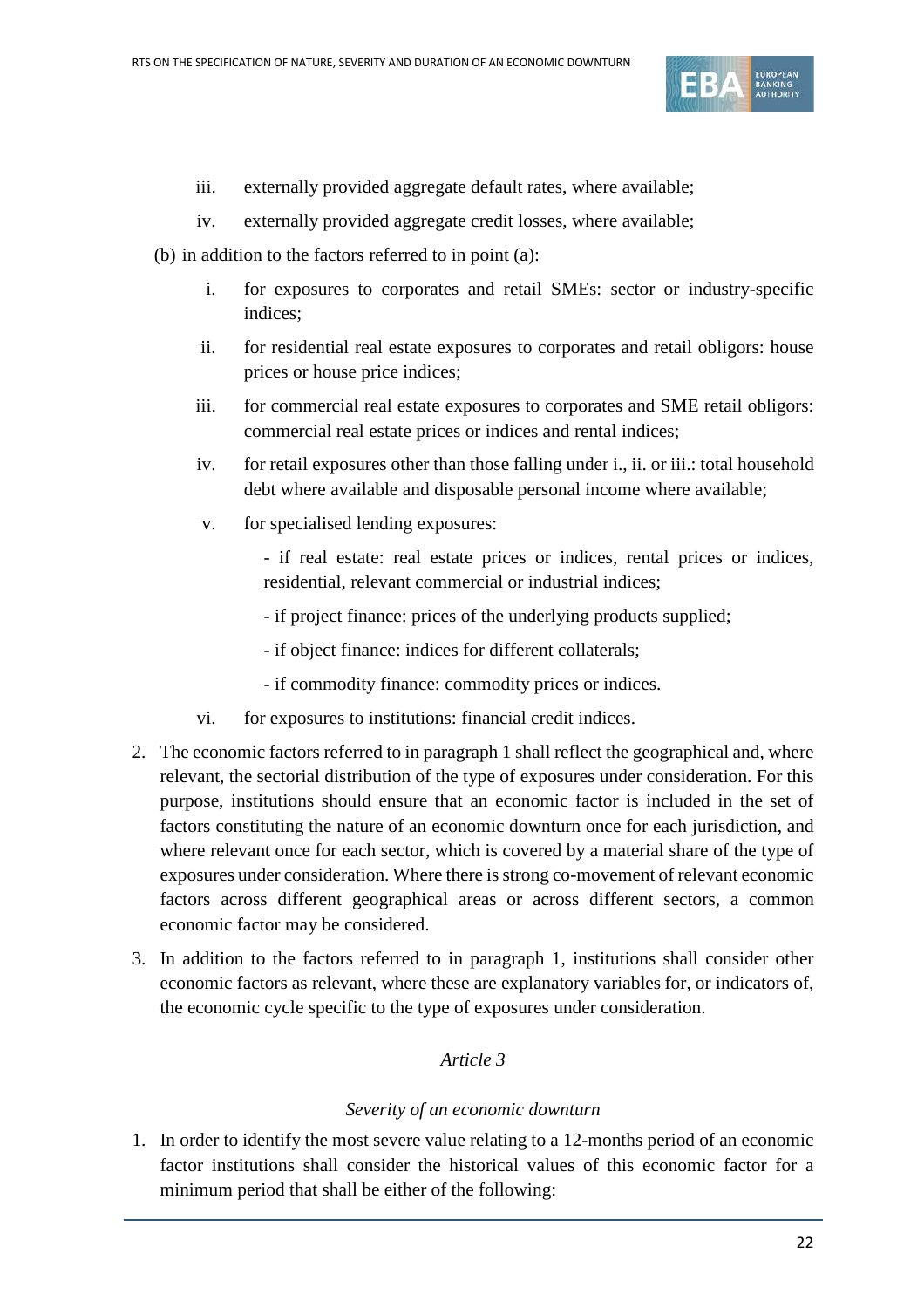

- (a) the preceding twenty years to the point in time at which the institution identifies an economic downturn in accordance with this Regulation;
- (b) a period shorter than the one referred to in point (a), where the considered relevant economic factor has changed significantly due to the accession of the concerned country to the European Union; or
- (c) a period longer than the one referred to in point (a), where the values observed for a considered economic factor in the minimum period referred to in point (a) are not sufficiently severe.
- 2. For the purposes of paragraph 1, where the historical data for the considered economic factor is available at a higher frequency than annually, the 12-months period may start at any point in time available within the minimum period defined in paragraph 1.
- 3. For the purposes of point (c) of paragraph 1, the most severe values of economic factors observed in historical data shall be considered not sufficiently severe where the historical variability of the economic factors over the time period analysed is not representative of the likely range of variability of those factors in the future.

## *Duration of a downturn period*

- 1. Institutions shall apply a 12-month minimum duration for each downturn period specified in accordance with Article 1(2). This 12-month period shall be the period where the most severe values in accordance with Article 3 are observed on the relevant economic factors selected in accordance with Article 2 and associated to the downturn period under consideration.
- 2. By way of derogation from paragraph 1, institutions shall apply a duration longer than 12-months for the downturn period under consideration in each of the following:
	- (a) where the historical data shows that the economic factors associated to the downturn period under consideration do not significantly deviate from their most severe values as specified in Article 3 in a period longer than 12-month;
	- (b) where the downturn period under consideration relates to different economic factors in accordance with point (ii) of Article 1 (2), the duration of this downturn period shall be long enough to cover all the peaks and troughs related to the most severe values in accordance with Article 3 of each of the economic factors belonging to the downturn period under consideration;
	- (c) the peaks or troughs related to the most severe value specified in accordance with Article 3 of one economic factor shows adjacent peaks or troughs related to the same overall economic condition.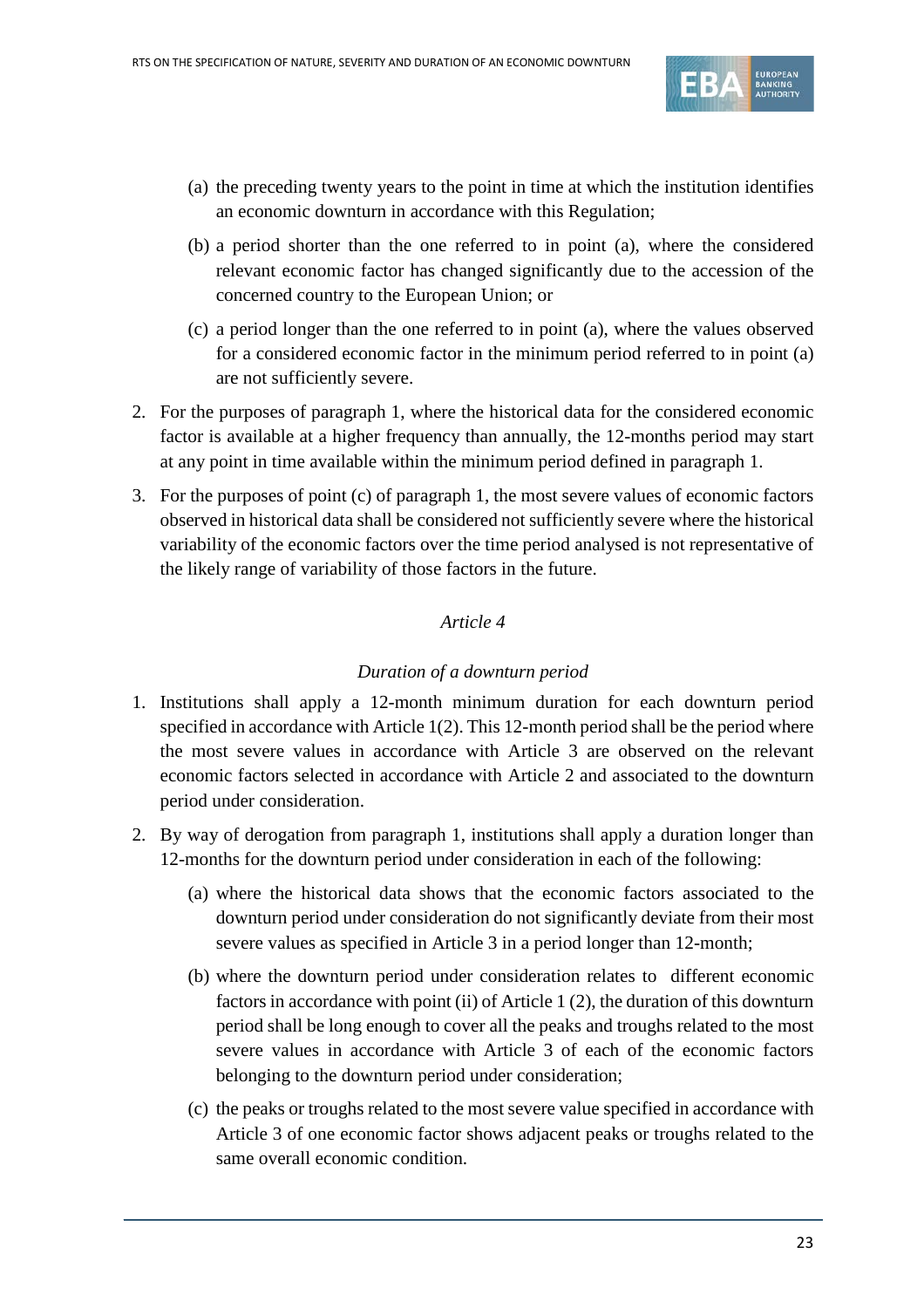

## *Review of the specification of an economic downturn*

1. Institutions shall review their specification of an economic downturn at least annually and update it if a new downturn period, as defined in Article 1(2), has been identified.

## *Article 6*

## *Entry into force*

- 1. This Regulation shall enter into force on the twentieth day following that of its publication in the *Official Journal of the European Union*.
- 2. This Regulation shall apply from 1 January 2021.

This Regulation shall be binding in its entirety and directly applicable in all Member States. Done at Brussels,

> For the Commission The President

On behalf of the President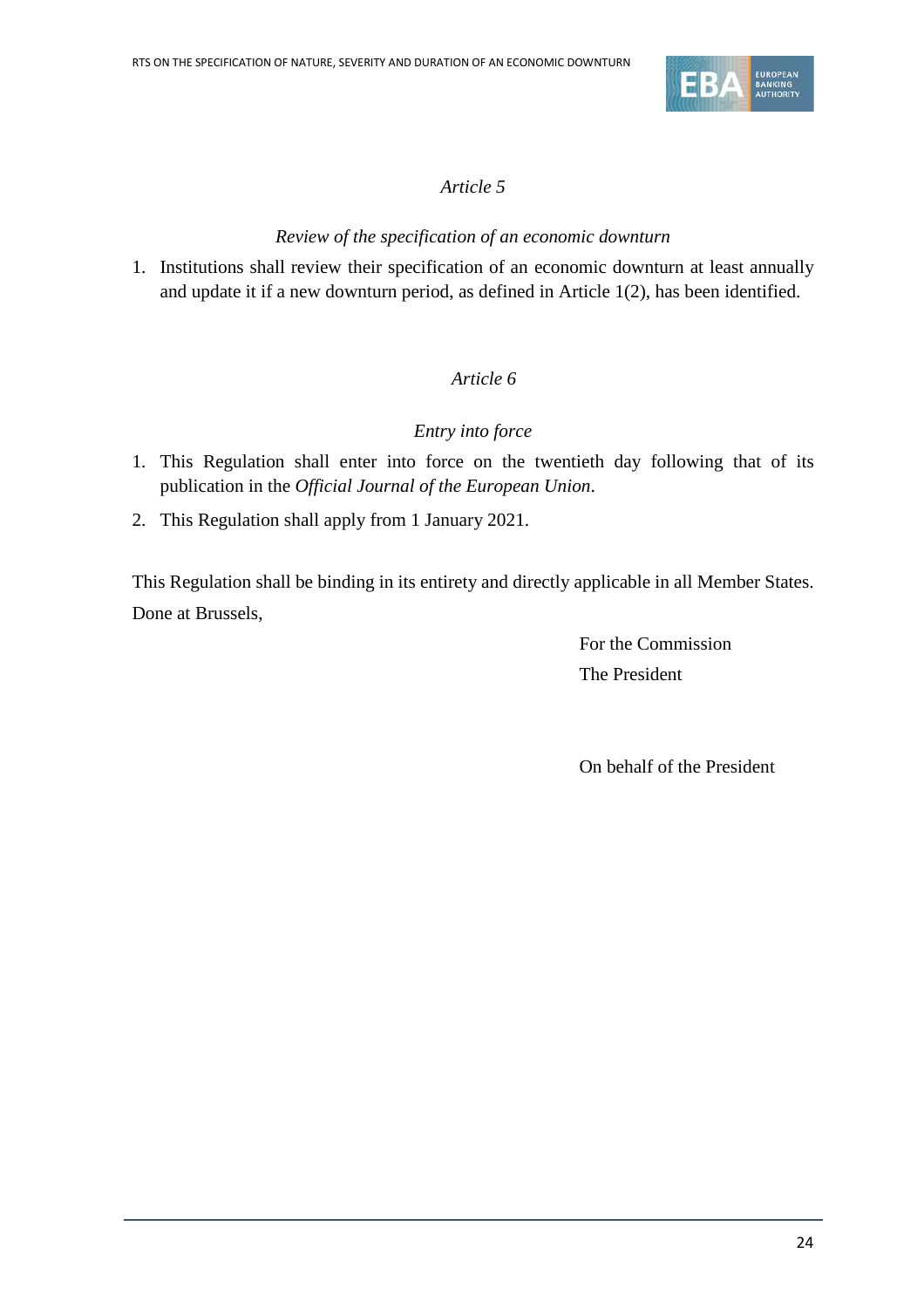

## <span id="page-24-0"></span>4. Accompanying documents

## <span id="page-24-1"></span>4.1 Draft cost-benefit analysis/impact assessment

The impact assessment analyses the potential related costs and benefits of the policy provided in the draft RTS. This analysis shall provide the reader with an overview of the findings as regards identifying the problem, the options identified to remove the problem and their potential impacts.

## A. Problem identification

The primary problem that the current RTS aim to address is the lack of common institutions and supervisory practices regarding the definition of downturn economic conditions for the purpose of the estimation of downturn LGD and CF. All issues that have been considered while developing these RTS and the GL on LGD downturn estimation refer to the identification and/or limitation of drivers of unjustified RWA variability.

#### B. Policy objectives

The RTS aim to define common criteria in the major policy fields including:

- general approach to identify economic downturn conditions (Article 1);
- nature of an economic downturn (Article 2);
- severity of an economic downturn (Article 3);
- duration of an economic downturn (Article 4).

#### C. Baseline scenario

 $\overline{a}$ 

The work on harmonising the estimation of the risk parameters was completed in 2017 through GL<sup>[6](#page-24-2)</sup> that were based on a survey on the main practices of modelling. In this context, the report on the IRB practices<sup>[7](#page-24-3)</sup> published in 2017 also highlights the wide variety of practices in terms of identifying the downturn period.

<span id="page-24-2"></span><sup>6</sup> [https://www.eba.europa.eu/regulation-and-policy/model-validation/guidelines-on-pd-lgd-estimation-and-treatment](https://www.eba.europa.eu/regulation-and-policy/model-validation/guidelines-on-pd-lgd-estimation-and-treatment-of-defaulted-assets)[of-defaulted-assets](https://www.eba.europa.eu/regulation-and-policy/model-validation/guidelines-on-pd-lgd-estimation-and-treatment-of-defaulted-assets)

<span id="page-24-3"></span>[https://www.eba.europa.eu/documents/10180/1720738/EBA+Report+on+IRB+modelling+practices.pdf/0212ecde-](https://www.eba.europa.eu/documents/10180/1720738/EBA+Report+on+IRB+modelling+practices.pdf/0212ecde-426d-4e18-84f8-04b036dcce00)[426d-4e18-84f8-04b036dcce00](https://www.eba.europa.eu/documents/10180/1720738/EBA+Report+on+IRB+modelling+practices.pdf/0212ecde-426d-4e18-84f8-04b036dcce00)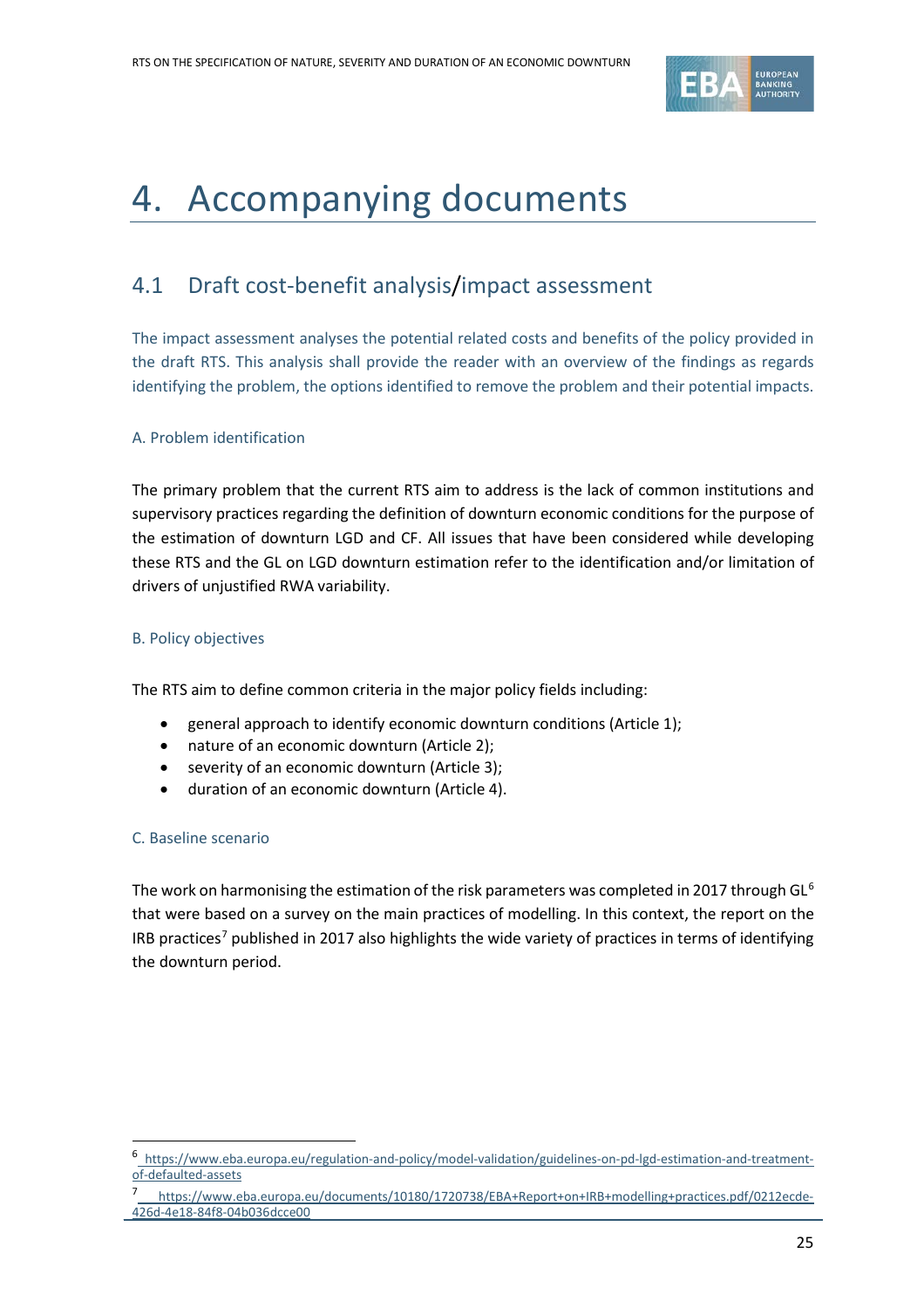

#### **Findings from the IRB survey on the variety of methodologies**

*Table 57: How is a downturn period defined?*

|                                                                                                            | No | ℅             | %<br>EAD      |
|------------------------------------------------------------------------------------------------------------|----|---------------|---------------|
| Based on historical macroeconomic and credit factors                                                       | 95 | 47            | 41            |
| The year(s) with the highest observed realised LGD                                                         | 34 | 17            | 15            |
| The year(s) with the highest observed DR                                                                   | 17 | 8             | 12            |
| Based on macroeconomic and credit factors, both historical and forward-looking                             | 16 | 8             | 6             |
| Expert judgement                                                                                           | 6  | 3             | $\mathcal{P}$ |
| Not applicable (downturn adjustment is not necessary because downturn is already reflected<br>in the data) | 6  | 3             | 3             |
| Based on supervisory guidance                                                                              | 5  | $\mathcal{P}$ | 4             |
| Based on a correlation analysis between PD and LGD                                                         | 4  | 2             | 1             |
| Not applicable (downturn is not reflected in the estimates)                                                | 3  | 1             |               |
| Other                                                                                                      | 16 | 8             | 15            |
| Total                                                                                                      | 20 | 10<br>0       | 100           |

Table 57 shows how institutions define downturn periods across all LGD models. In 47% of all LGD models, the downturn period is defined on the basis of historical macroeconomic and credit factors, and in an additional 8% of LGD models the downturn is defined based on a combination of historical and forward-looking macroeconomic and credit factors. Several respondents specified which credit factors are used: based on the years/months with the highest litigation rates, based on the years/months with the highest loss rates (some banks mention that they calculate these as the multiplication of observed default rates (DR) and observed LGDs) or based on insolvency rates. Some of the macroeconomic factors are time series of real estate prices, interest rates, GDP and unemployment rates.

In 8.5% of LGD models, the downturn period is defined based on the year(s) with the highest DR. This approach is somewhat similar to that based on macroeconomic and credit factors, where the period is defined based on loss rates.

Several other respondents (16.83%) indicated that the downturn period is defined on the basis of the year(s) with the highest observed realised LGD. A few institutions also mentioned that they then selected defaults to obtain an annual average realised LGD: by vintage of a 3-year window, or in accordance with the complete recovery processes.

In almost 3% of models, the downturn adjustment is reflected based on supervisory guidance given by the Competent Authority (in one case, it was mentioned that a stressed scenario is applied to the loan-to-value risk driver and the discount factor).

The answer 'not applicable (downturn adjustment is not necessary because downturn is already reflected in the data)' was chosen in a few cases, for instance for sovereign exposures, where it was argued that loss data always stem from downturn periods, for municipalities, where it was mentioned that a downturn adjustment is not applicable, and for a shipping portfolio and a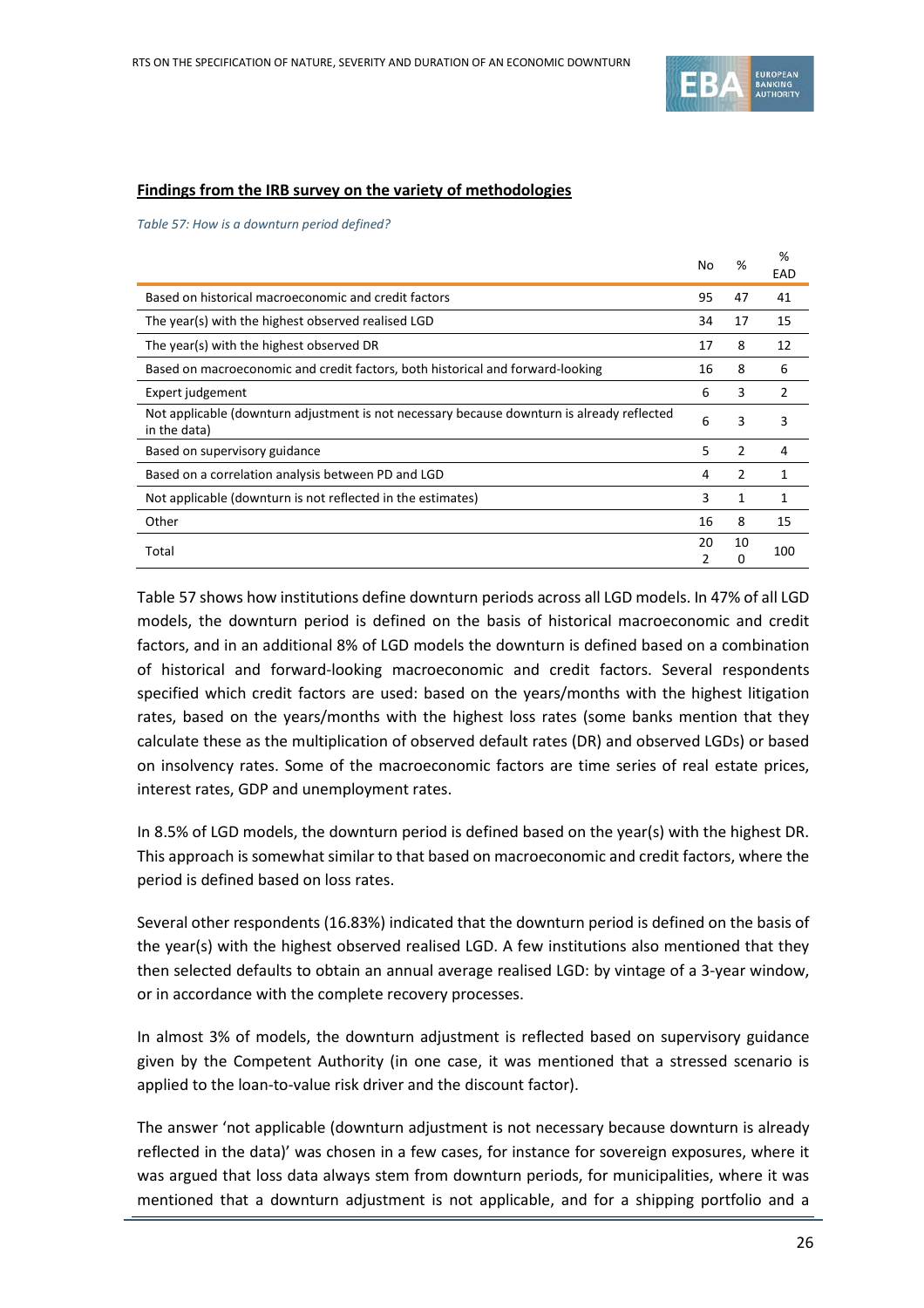

portfolio of insurance products, where it was mentioned that this segment has no risk of experiencing a lower recovery rate during downturn periods.

Around 8% of responses could not be grouped in a specific category and are therefore represented in the category 'other'. While not all comments were entirely clear, the following methods were mentioned: selecting the most conservative periods for each model component over time; using the distance from each annual LGD from the long-run average; using the volatility of loss rates over a 7-year period; and selecting the worst month-on-month recoveries observed during the 2009 recession. In several cases, the approach is a combination of several aspects. In one model, for instance, it was mentioned that the downturn period was defined as the period with the maximum LGD selected from a point-in-time LGD with buffer, long-run LGD (default-weighted average across 5 years) and stressed default LGD (highest LGD at time when default peaked,  $\pm 9$ months).

In four models, the downturn period is defined based on a correlation analysis between PD and LGD estimates. The principle of downturn is seen as the correlation between PD and LGD, which is lacking in the regulatory formula, as the unexpected aspect is only taken through the PD. Therefore, a stressed LGD was computed based on the correlation notion between PD and LGD (the Tasche approach).

#### D. Options considered

j

This section presents the assessment of the technical options considered in the development of the draft RTS. Under each option, the potential advantages and disadvantages of the options, together with the potential costs and benefits, are discussed. Many options were already presented in the previous CP; this section therefore also refers to relevant passages in the CP and focuses on changes in the analysis. Most of the time, these changes are a direct consequence of the better split between the identification of the economic downturn (in the RTS) and the estimation of downturn LGD (in the GL) introduced in the new package.

#### *General approach and nature of an economic downturn (Article 2)*

The conclusion of cost-benefit analysis on the general approach presented in the  $\mathsf{CP}^8$  $\mathsf{CP}^8$  remains broadly the same on the need to refer an economic factor: notwithstanding the simplicity and the high level of harmonisation implicit in a direct estimation of downturn LGD and CFs using internal realised credit losses/drawings (option 1), the economic factor approach is deemed necessary under data availability and consistency with CRR considerations.

However, the notion of the relevance of an economic factor has changed, since the proposed definition of the nature of the economic downturn has been adjusted<sup>9</sup>: the list of economic factors

<sup>8</sup> See 'General approach to identify economic downturn conditions' in the CP.

<span id="page-26-1"></span><span id="page-26-0"></span> $9$  See 'Identification of the nature of an economic downturn (Article 3)' in the CP.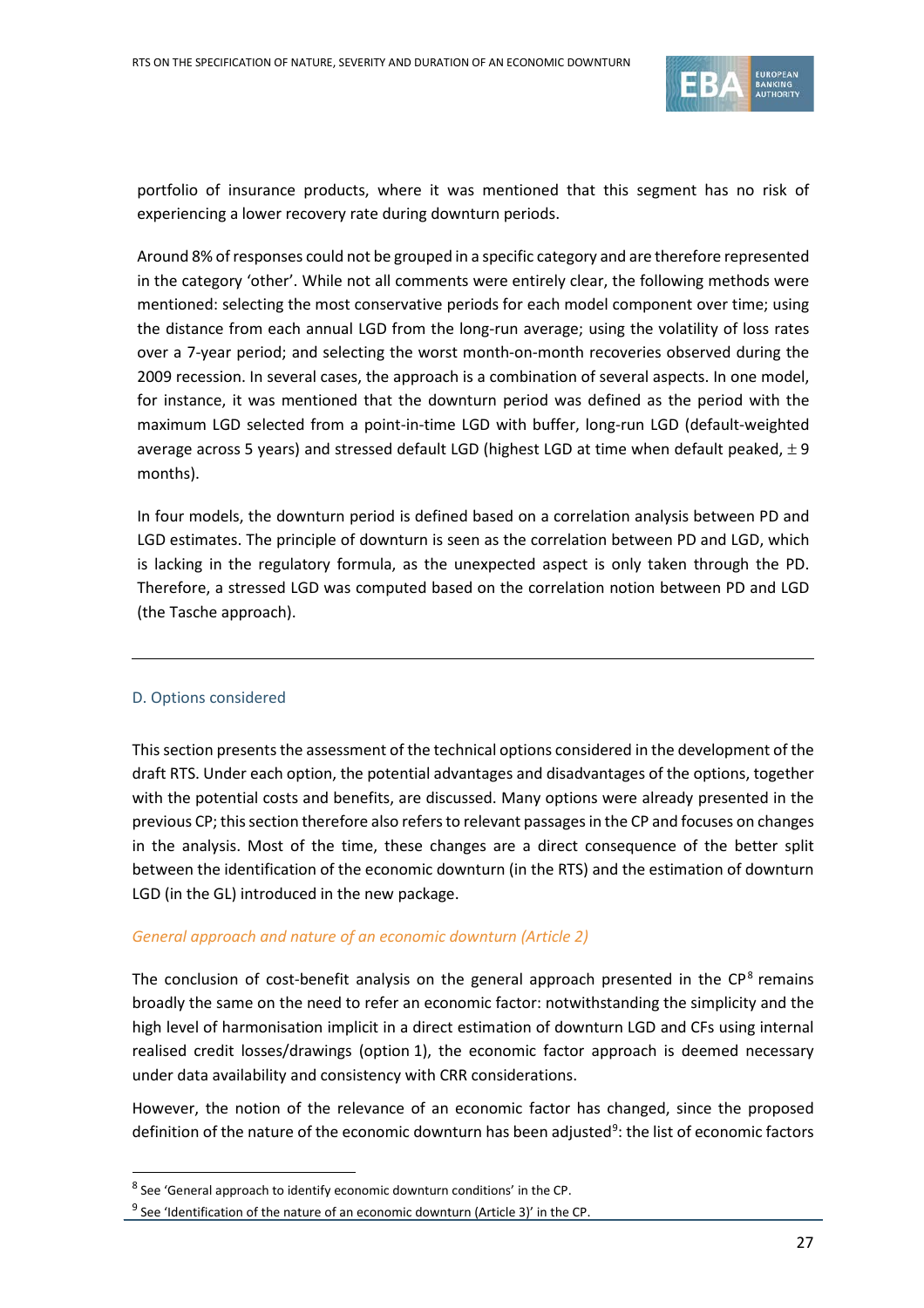

to be considered has been reduced (Article 2), but the possibility of dismissing one factor has been deleted. This change was a direct consequence of the split between the definition of the economic downturn and the estimation of the downturn LGD. Hence, the possibility of adding other relevant economic factors is now connected with the impact on the economic cycle of the type of exposures.

### *Scope of application of the RTS (Article 2)*

The conclusion of the cost-benefit analysis presented in the CP<sup>[10](#page-27-0)</sup> remains valid, and option 2, i.e. the definition of the downturn at the level of the type of exposures, was retained. Indeed, although it can be argued that the impact of a downturn can be computed and accounted for in different manners, it was deemed not possible to have two different downturns for the same type of exposures.

Furthermore, it has to be noted that the level of definition of the downturn (type of exposures) is now different from the level of estimation of the downturn LGD (reference to the estimation of the long-run average). Therefore, the diversification effects are no longer problematic, since this is directly taken into account in the GL on LGD downturn estimation.

#### *Severity of an economic downturn (Article 3)*

The cost-benefit analysis presented in the  $CP<sup>11</sup>$  $CP<sup>11</sup>$  $CP<sup>11</sup>$  remains valid; hence, only technical changes were proposed in this new version of the RTS. In particular, it has to be noted that the severity no longer depends on the duration, since it is defined as the realisation of the economic factor over a fixed 12-month period.

#### *Duration of the economic downturn (Article 4)*

The conclusions of the cost-benefit analysis presented in the CP have to be adjusted, asthe concept of a downturn period has changed. Indeed, the duration of an economic downturn now refers to the duration of 'downturn scenario' introduced in the previous CP, and does not impact the severity of the economic downturn or the severity on the loss data (both time series are defined using yearly data). Therefore, under the previous option 2, '1 year as a minimum backstop', the dilution effect is no longer problematic, as the severity of the downturn does not depend any more on the duration. However, this option was still not retained because of the non-comparability concerns, which remain valid.

Instead, a new compromise solution builds on the previous option 3, in which the 1-year period as a minimum backstop and additional criteria for having longer duration would be retained, but with additional criteria now referring to an economic analysis based on the realisation of the economic factors rather than on the impact on loss data<sup>[12](#page-27-2)</sup>. This balances the need for harmonisation and the

<span id="page-27-2"></span><span id="page-27-1"></span>12

 $\overline{a}$ 

<span id="page-27-0"></span><sup>10</sup> See 'Scope of application of the RTS (Article 1)' in the CP.

<sup>11</sup> See 'Duration of an economic downturn (Article 4)' in the CP.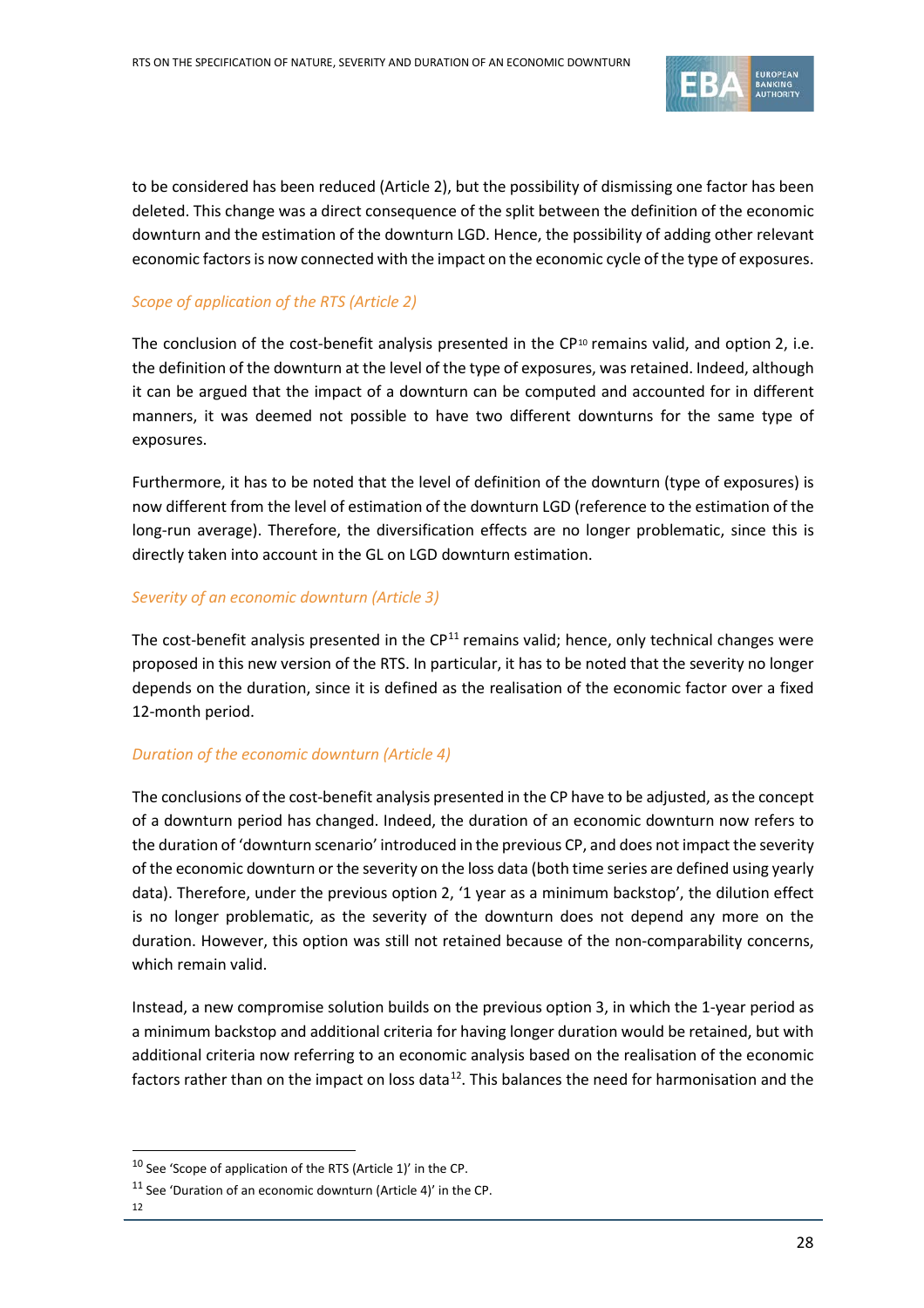

complexity of the approach, which is kept at a reasonable level (compared with the previous option 3) with no reference to the specificities of the LGD of the CF parameters.

### E. Cost-benefit analysis

The guidance given in these RTS regarding the identification of economic downturn conditions will affect LGD and CF modelling. Therefore, it is expected that these RTS will prompt additional model steps, involving the identification and inclusion of economic downturn conditions.

However, detailed assessment of the costs to institutions of model changes and their impact on capital requirements is not possible, as the current flexibility of the IRB approach does not allow a definition of a common baseline scenario regarding current modelling choices from an institution's perspective.

Furthermore, it has to be noted that these RTS only refer to the identification of the economic downturn; the costs of this regulatory product, therefore, are mainly operational (training of staff and adaptation of IT systems). It is generally expected that these costs will be reduced with the current methodology compared with the proposed one in the CP, mainly because the economic downturn is defined in an independent manner from the impact on loss data (for instance, these RTS no longer introduce the concept of model components). The analysis is also streamlined thanks to a reduced list of economic factors, and more flexibility is left to the expert judgement when adding new economic factors: it is therefore expected that institutions will be able to build on their current knowledge and analysis performed on their portfolios.

In terms of the regulatory environment, the baseline scenario for downturn LGD estimates is set out by the currently applicable GL on the implementation, validation and assessment of advanced measurement approaches (AMAs) and IRB approaches (GL 10) published by CEBS in April 2006. These previous GL define appropriate downturn conditions as those in which relevant drivers of default rates are consistent with conditions in which credit losses for the supervisory exposure class are expected to be substantially higher than average. This framework puts emphasis on the correlation between default rates and recovery rates. In fact, if no material dependencies between default rates and recovery rates are identified, the LGD downturn estimates may be based on the long-run average LGD.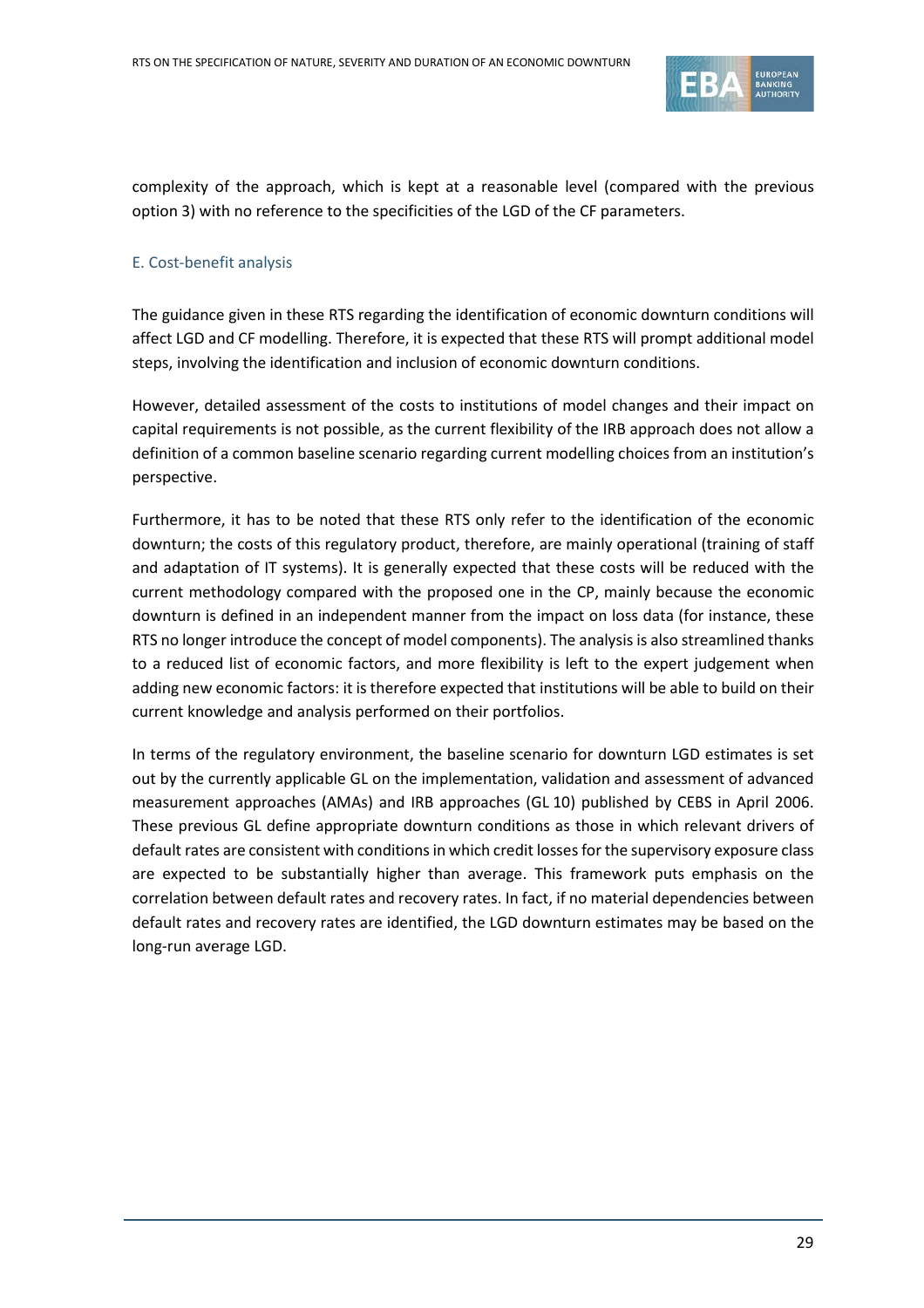

## 4.2 Feedback on the public consultation

**It should be noted that the feedback table provided below tackles only aspects related to the specification of an economic downturn as laid down in the draft RTS. Issues related to actual downturn LGD estimation will be covered by GL on downturn LGD estimation. Summary of responses to the consultation and the EBA's analysis** 

<span id="page-29-0"></span>

| <b>Comments</b>         | <b>Summary of responses received</b>                                                                                                                                                                                                                                                                                                                                                                             | <b>EBA analysis</b>                                                                                                                                                                                                                                                                                                                                                                                                                                                                                                                                                                                                   | <b>Amendments to</b><br>the proposals |
|-------------------------|------------------------------------------------------------------------------------------------------------------------------------------------------------------------------------------------------------------------------------------------------------------------------------------------------------------------------------------------------------------------------------------------------------------|-----------------------------------------------------------------------------------------------------------------------------------------------------------------------------------------------------------------------------------------------------------------------------------------------------------------------------------------------------------------------------------------------------------------------------------------------------------------------------------------------------------------------------------------------------------------------------------------------------------------------|---------------------------------------|
| <b>General comments</b> |                                                                                                                                                                                                                                                                                                                                                                                                                  |                                                                                                                                                                                                                                                                                                                                                                                                                                                                                                                                                                                                                       |                                       |
|                         | Overall, the respondents welcomed the revised draft<br>RTS. In particular, they expressed their support for the<br>separation of the specifications of the characteristics of<br>the economic downturn from the methods to be used<br>when estimating the LGD                                                                                                                                                    |                                                                                                                                                                                                                                                                                                                                                                                                                                                                                                                                                                                                                       |                                       |
| General support         | Respondents agreed that the revised concept provides<br>for substantially reduced costs of implementation with<br>respect to the initial consultation paper                                                                                                                                                                                                                                                      |                                                                                                                                                                                                                                                                                                                                                                                                                                                                                                                                                                                                                       |                                       |
|                         | Lastly, respondents pointed out that the new proposal is<br>more easily understandable.                                                                                                                                                                                                                                                                                                                          |                                                                                                                                                                                                                                                                                                                                                                                                                                                                                                                                                                                                                       |                                       |
| Implementation          | Respondents pointed out that the final Basel III<br>framework will influence the scope of application of<br>these draft RTS as well as of the GL on PD and LGD<br>estimation published in November 2017. Therefore,<br>alignment of the dates of application of these draft RTS<br>as well as of the GL on PD and LGD to the envisaged date<br>of application of the revised Basel III standard was<br>requested | As the final date and requirements of the implementation of the<br>final Basel III standard into the EU Regulation are not known as<br>of today, it is proposed to align the date of application in the<br>draft RTS to the date of application of the GL on PD and LGD. A Date of application<br>potential need for a review of the dates of application of the changed<br>relevant products covered by the EBA review of the IRB 1 January 2021<br>approach will be assessed at a later point in time when more<br>information is available regarding the implementation of the<br>Basel III finalisation in the EU | to                                    |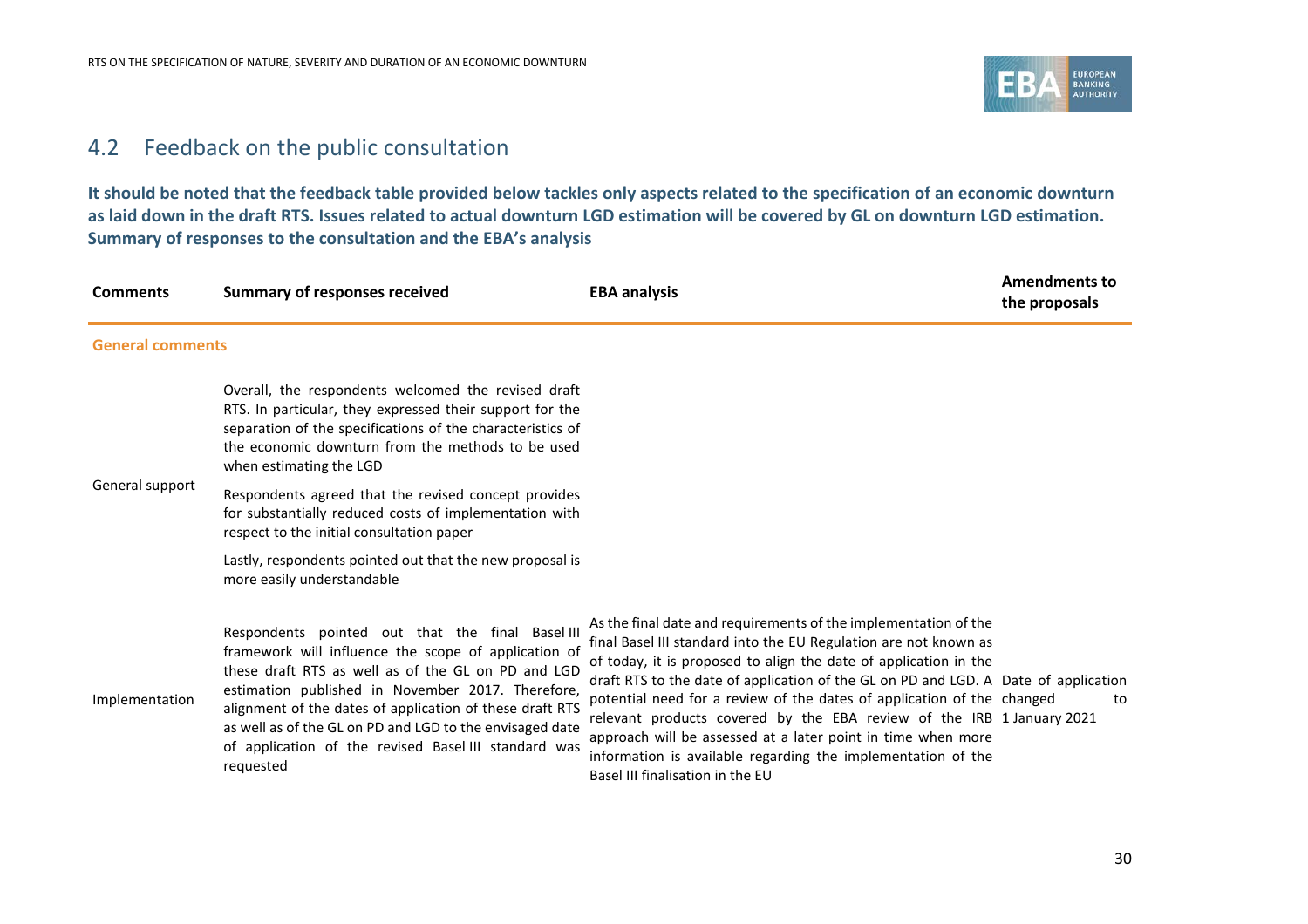

| <b>Comments</b>                                           | <b>Summary of responses received</b>                                                                                                                                                                                                                                                                                                                                                                                                                                                                                                                                                                                                               | <b>EBA analysis</b>                                                                                                                                                                                                                                                                                                                                                                                                                                                | <b>Amendments to</b><br>the proposals                        |
|-----------------------------------------------------------|----------------------------------------------------------------------------------------------------------------------------------------------------------------------------------------------------------------------------------------------------------------------------------------------------------------------------------------------------------------------------------------------------------------------------------------------------------------------------------------------------------------------------------------------------------------------------------------------------------------------------------------------------|--------------------------------------------------------------------------------------------------------------------------------------------------------------------------------------------------------------------------------------------------------------------------------------------------------------------------------------------------------------------------------------------------------------------------------------------------------------------|--------------------------------------------------------------|
| Review<br>of<br>the<br>identified<br>economic<br>downturn | At least two respondents asked for clarity on how often<br>the identification of a downturn period should be<br>performed                                                                                                                                                                                                                                                                                                                                                                                                                                                                                                                          | The EBA agreed that more clarity should be provided regarding<br>the review of the identification of an economic downturn.<br>Respondents suggested an annual review, which should only<br>trigger an update of the economic downturn to be considered in<br>LGD and CCF estimation where a new downturn period has been<br>identified                                                                                                                             | Article 5 has been<br>newly introduced<br>into the draft RTS |
| General approach                                          | Regarding the general approach of considering historical<br>time series of economic factors for the purpose of<br>specifying an economic downturn as well as basing the<br>estimation on the impact that is observed or that<br>probably would have been observed, one respondent<br>commented that he believes that the estimation of<br>downturn LGD would be better served using a forward-<br>looking approach, in which the severity of the downturn<br>would be calibrated to severity levels used in the EBA's<br>regulatory stress tests, which are currently used to<br>determine capital requirements for banks under the<br><b>SREP</b> | The EBA considered that the specification of an economic<br>downturn should be consistent with the general philosophy of<br>the IRB approach, which leverages on historical experience. As<br>pointed out in recital (2), an economic downturn should not be No change<br>considered the equivalent of stress-testing conditions, which<br>may be more severe and potentially use extreme scenarios,<br>which are not necessarily based on historical observations |                                                              |
| period                                                    | Two respondents commented on the short consultation<br>Short consultation period. It was pointed out that the short consultation<br>period limited the respondent's ability to provide<br>complete and constructive feedback                                                                                                                                                                                                                                                                                                                                                                                                                       | The EBA acknowledges that the consultation period was rather<br>short. However, this should be seen in the light of the first<br>consultation, which lasted 3 months in 2016 and which<br>conveyed an approach that contained many comparable<br>elements. Moreover, the EBA gave the respondents to the<br>consultation the option to elaborate on their feedback in more<br>detail                                                                               |                                                              |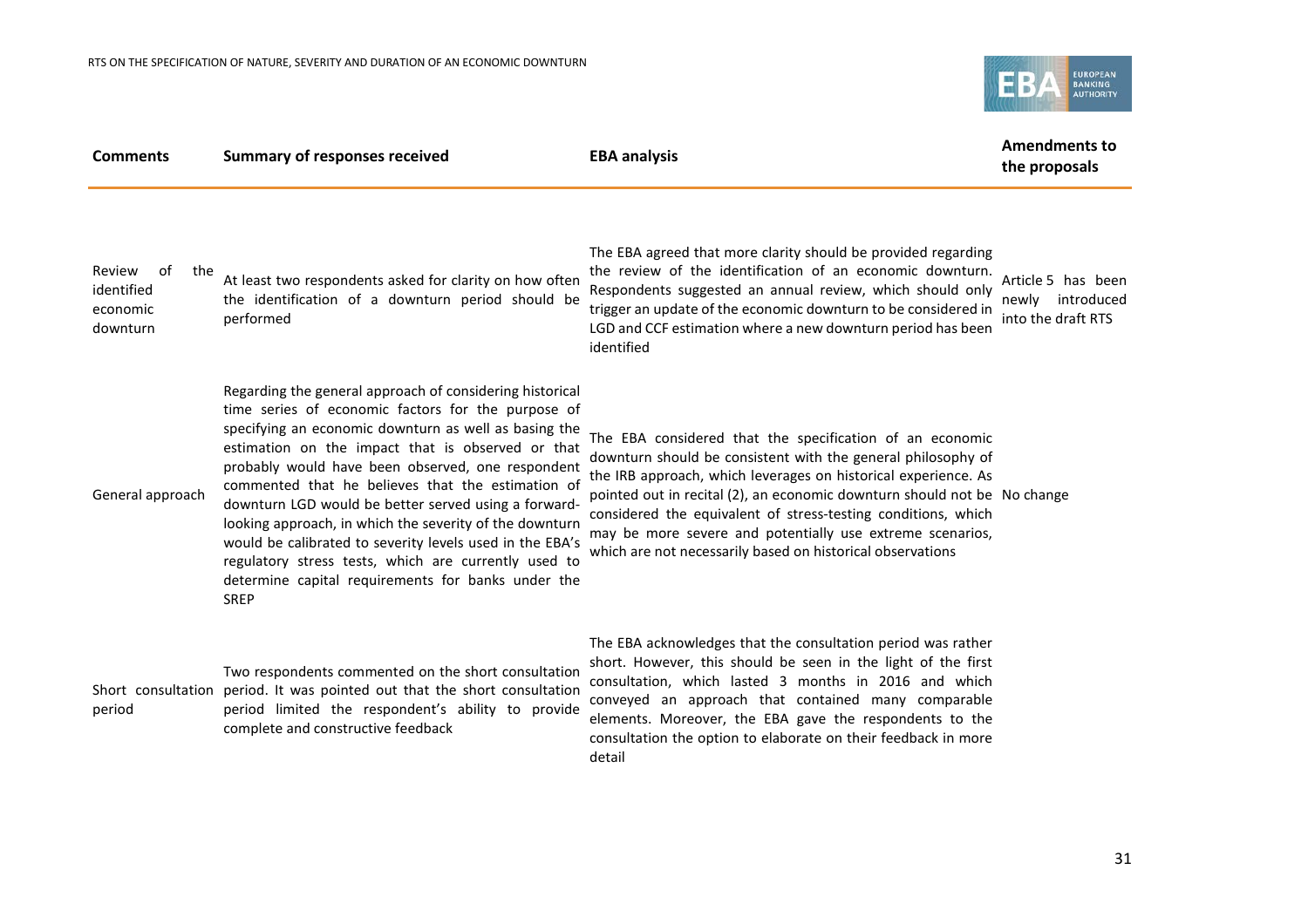

| <b>Comments</b>                                                            | Summary of responses received | <b>EBA analysis</b> | <b>Amendments to</b><br>the proposals |
|----------------------------------------------------------------------------|-------------------------------|---------------------|---------------------------------------|
| Responses to questions in Consultation Paper EBA/CP/2018/08 $-$ question 1 |                               |                     |                                       |

Nature of an economic downturn

> Respondents requested the EBA to come up with an example on the interaction between the CRR exposure classes and the type of the exposure in the RTS. The issue relates to the fact that the scope of a rating system may or may not match with a single CRR exposure class or with a single type of exposures as per the RTS

The final draft policy targets an identification of the economic downturn relevant for LGD and CCF estimation at the level of the scope of application of the rating system. Moreover, it is important to understand that the notion of an economic downturn for the purpose of these RTS has a multi-dimensional character, i.e. the economic downturn will cover all economic factors that are relevant for the considered type of exposures. Therefore, in a case in which a rating system covers exposure secured by immovable property as well as unsecured exposure, at least the GDP and unemployment rate, as well as the according price indices for immovable property relevant for the jurisdictions covered, have to be considered. The identified economic downturn may indeed contain economic factors that are relevant for only a sub-portfolio of the type of exposures considered

Changes in background and rationale and in Article 2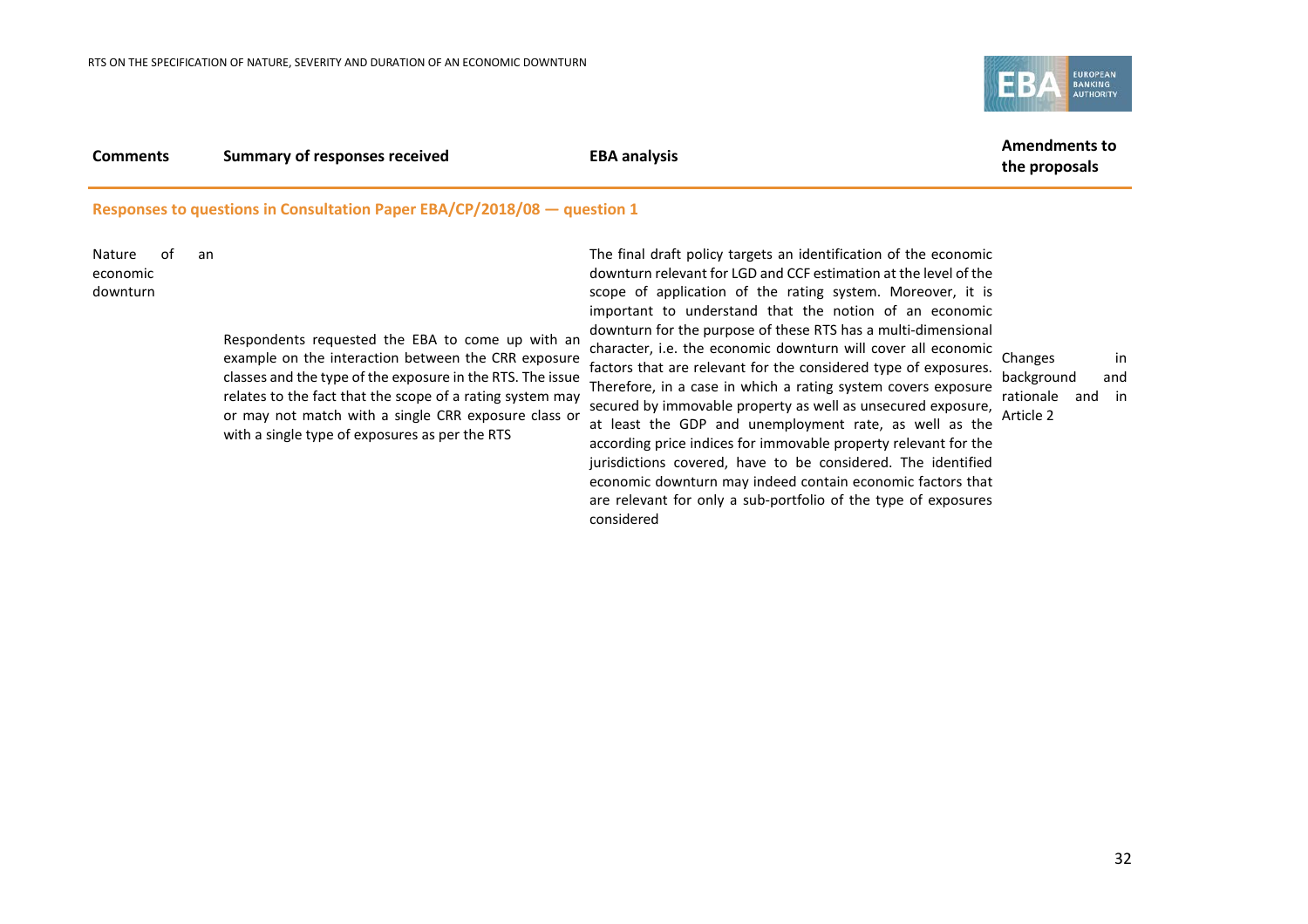

| <b>Comments</b>                      | <b>Summary of responses received</b>                                                                                                                  | <b>EBA analysis</b>                                                                                                                                                                                                                                                                                                                                                                                                                                                                                                                                                                                                                                                                                                                                                                                                                                                                                                                                                                                                                                                                                                                               | <b>Amendments to</b><br>the proposals                                  |
|--------------------------------------|-------------------------------------------------------------------------------------------------------------------------------------------------------|---------------------------------------------------------------------------------------------------------------------------------------------------------------------------------------------------------------------------------------------------------------------------------------------------------------------------------------------------------------------------------------------------------------------------------------------------------------------------------------------------------------------------------------------------------------------------------------------------------------------------------------------------------------------------------------------------------------------------------------------------------------------------------------------------------------------------------------------------------------------------------------------------------------------------------------------------------------------------------------------------------------------------------------------------------------------------------------------------------------------------------------------------|------------------------------------------------------------------------|
| 0f<br>Nature<br>economic<br>downturn | an                                                                                                                                                    | Among others things considered below, respondents proposed<br>the deletion of the stock indices as relevant economic factors for<br>equities, which has been taken into account in the final draft<br>RTS. However, it should be noted that stock indices could still be<br>considered under Article 2(4) of the RTS as additional relevant<br>economic factors where these are explanatory variables for the<br>economic cycle specific for the type of exposures considered                                                                                                                                                                                                                                                                                                                                                                                                                                                                                                                                                                                                                                                                     |                                                                        |
|                                      | A majority of respondents pointed out that the list of<br>economic factors is too extensive and has to be either<br>severely reduced or made optional | Moreover, respondents claimed that taking into account<br>external historical time series of aggregate default rates and<br>credit losses is virtually impossible in many cases. This is<br>acknowledged by the policy, as these economic factors are<br>required only where available. Moreover, it is clarified in the<br>background and rationale that the externally provided aggregate<br>default rates and credit losses may refer to a different definition<br>of default from the one specified in Article 178 of the CRR and to<br>a different notion of loss, which is fine as these factors are<br>considered for the purpose of revealing cyclical behaviour and<br>not for the purpose of estimating long-run average loss rates as<br>defined in Article 181 of the CRR. Moreover, it should be<br>emphasised that these economic factors are relevant only where<br>publicly available or where the costs of acquiring such data are<br>not disproportionate with respect to the materiality of the type<br>of exposures under consideration. In particular, aggregate credit<br>losses may not be available for all jurisdictions | in<br>Changes<br>background<br>and<br>rationale<br>and in<br>Article 2 |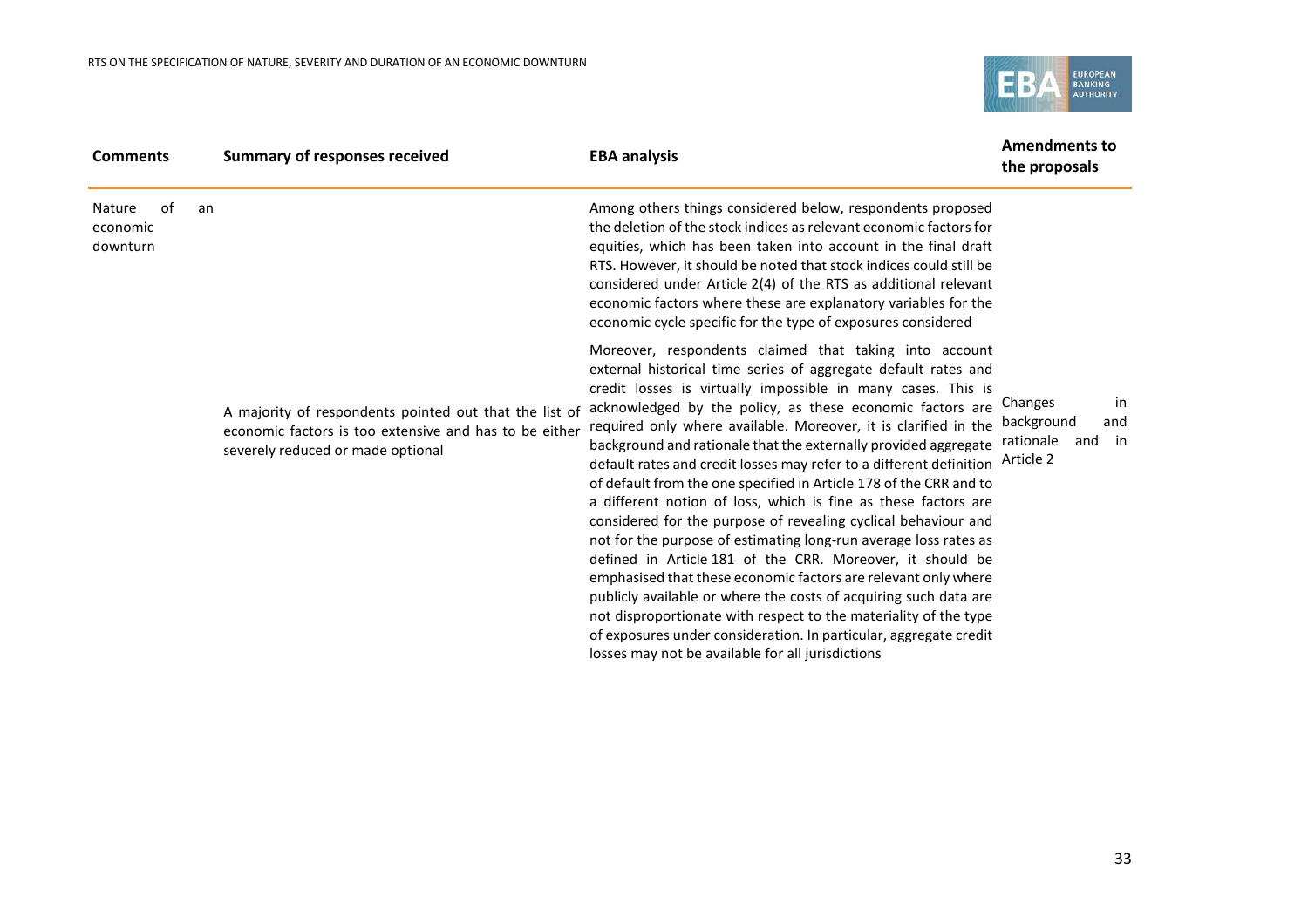

| <b>Comments</b>                      |    | <b>Summary of responses received</b>                                                                                                                                                                                                                                                                                                                                                                                                                                                                                                                                                                              | <b>EBA analysis</b>                                                                                                                                                                                                                                                                                                                                                                                                                 | <b>Amendments to</b><br>the proposals                                      |
|--------------------------------------|----|-------------------------------------------------------------------------------------------------------------------------------------------------------------------------------------------------------------------------------------------------------------------------------------------------------------------------------------------------------------------------------------------------------------------------------------------------------------------------------------------------------------------------------------------------------------------------------------------------------------------|-------------------------------------------------------------------------------------------------------------------------------------------------------------------------------------------------------------------------------------------------------------------------------------------------------------------------------------------------------------------------------------------------------------------------------------|----------------------------------------------------------------------------|
| of<br>Nature<br>economic<br>downturn | an | Two responses referred to specific situations in certain<br>jurisdictions where an economic factor may show a peak<br>or trough because of changes in legislation                                                                                                                                                                                                                                                                                                                                                                                                                                                 | In these specific situations, institutions should consider whether<br>or not time series corrected for the appropriate issue are<br>available. Even if these are not available, it is not expected that<br>using the time series would distort downturn LGD estimation as<br>the impact assessment anticipated in the GL on PD and LGD will<br>reveal the character of the peak or trough considered.                               | No change                                                                  |
| of<br>Nature<br>economic<br>downturn | an | A few respondents asked for more clarity on eligible<br>providers of the economic factors                                                                                                                                                                                                                                                                                                                                                                                                                                                                                                                         | The EBA considers that there is no need to specify eligible data<br>sources for economic factors in the RTS text. Moreover, the<br>diversity and potential individual character of portfolios would<br>not allow for a complete list of such providers                                                                                                                                                                              | No change                                                                  |
| of<br>Nature<br>economic<br>downturn | an | Several respondents asked for clarity regarding the<br>'customisation of economic factors' to the type of<br>exposures considered (i.e. scope of the rating system)<br>One respondent asked whether or not customisation<br>meant that economic factors should be weighted with<br>the share of exposure covered by a certain instance of an<br>economic factor such that if, for example, a portfolio<br>covers exposures from Germany, the UK and the US then<br>the GDP to be considered should be a 'hypothetical GDP'<br>based on the regional GDP weighted by the share of<br>exposure in each jurisdiction | It was already clarified at the public hearing that the draft RTS<br>did not allow for weighted economic factors. Instead, it is<br>expected that the set of economic factors constituting the<br>nature of an economic downturn should in the case of the<br>example contain three GDPs:<br>GDP customised to Germany: GDP_Germany;<br>1.<br>GDP customised to the UK: GDP_UK; and<br>2.<br>GDP customised to the US: GDP_US<br>3. | Changes<br>in<br>background<br>and<br>rationale as well as<br>in Article 2 |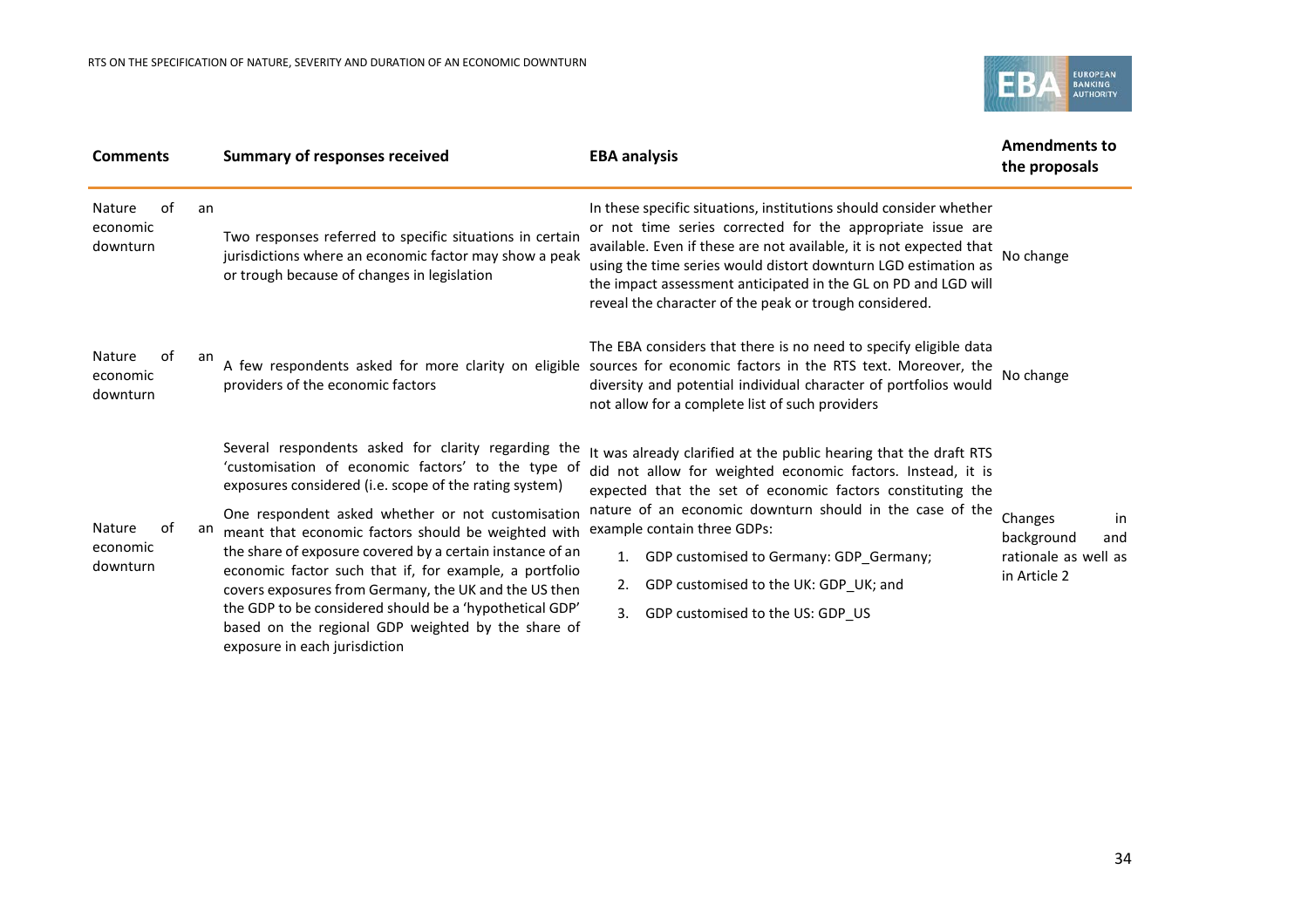

| <b>Comments</b>                              | <b>Summary of responses received</b>                                                                                                                                                                                                                                                                                                                                                                                                                                                                      | <b>EBA analysis</b>                                                                                                                                                                                                                                                                                                                                                                                                                                               | <b>Amendments to</b><br>the proposals |
|----------------------------------------------|-----------------------------------------------------------------------------------------------------------------------------------------------------------------------------------------------------------------------------------------------------------------------------------------------------------------------------------------------------------------------------------------------------------------------------------------------------------------------------------------------------------|-------------------------------------------------------------------------------------------------------------------------------------------------------------------------------------------------------------------------------------------------------------------------------------------------------------------------------------------------------------------------------------------------------------------------------------------------------------------|---------------------------------------|
| of<br>Severity<br>an<br>economic<br>downturn | Several respondents suggested that - instead of<br>considering the worst realisation of each given economic<br>factor - more flexibility should be allowed (e.g. worst 3-<br>month average GDP growth). They claim that usually the<br>downturn does not start with a given peak/trough, but<br>with realisations of periods of adverse values                                                                                                                                                            | The EBA agrees that the notion of an economic downturn<br>brought forward in the draft RTS does not provide for a<br>comprehensive academic definition of economic downturn.<br>However, for the purposes of taking an economic downturn into No change<br>account in LGD estimation, the specification is deemed sufficient<br>as, for example, the impact assessment anticipated in the GL on<br>PD and LGD requires the consideration of appropriate time lags |                                       |
| Severity<br>оf<br>economic<br>downturn       | Virtually all respondents complained about the 20-year<br>period. They propose to make it clear that it is not a<br>rolling time window (e.g. in 2020, from 2000 to 2020; in<br>an 2021, from 2001 to 2021) but instead a cumulative<br>period (in 2030, taking into consideration all years from<br>2000 given the application date of the RTS). The industry<br>fears that, once the 2008 crisis is out of the window,<br>there would be a cliff effect (unless another crisis<br>happened before 2028) | It should be emphasised that Article 3(1)(c) allows Competent<br>Authorities and institutions to go back further than 20 years if<br>any downturn experienced in the last 20 years is not sufficiently<br>severe                                                                                                                                                                                                                                                  | No change                             |
| Severity<br>оf<br>economic<br>downturn       | There were several respondents that questioned<br>an whether or not this specification of severity, and in<br>particular the 20-year horizon, would be in line with the<br>CRR, which requires 5 years (for retail) and 7 years (for<br>non-retail) of historical data for quantification of LGD                                                                                                                                                                                                          | The RTS do not specify the data to be used in downturn LGD<br>estimation                                                                                                                                                                                                                                                                                                                                                                                          | No change                             |
| Duration<br>of<br>downturn period            | periods might be considered a single period                                                                                                                                                                                                                                                                                                                                                                                                                                                               | The flexible duration concept was welcomed, with one The EBA considers, as it is explained in recital (7), that the<br>a commentator asking for a floor of 2 years. Another duration of a downturn period should reflect the adverse<br>respondent asked for clarity on when two downturn conditions in cyclical behaviours of the economic factors<br>considered and should not be confused with structural changes                                              | No change                             |

**Responses to questions in Consultation Paper EBA/CP/2018/08 — question 2**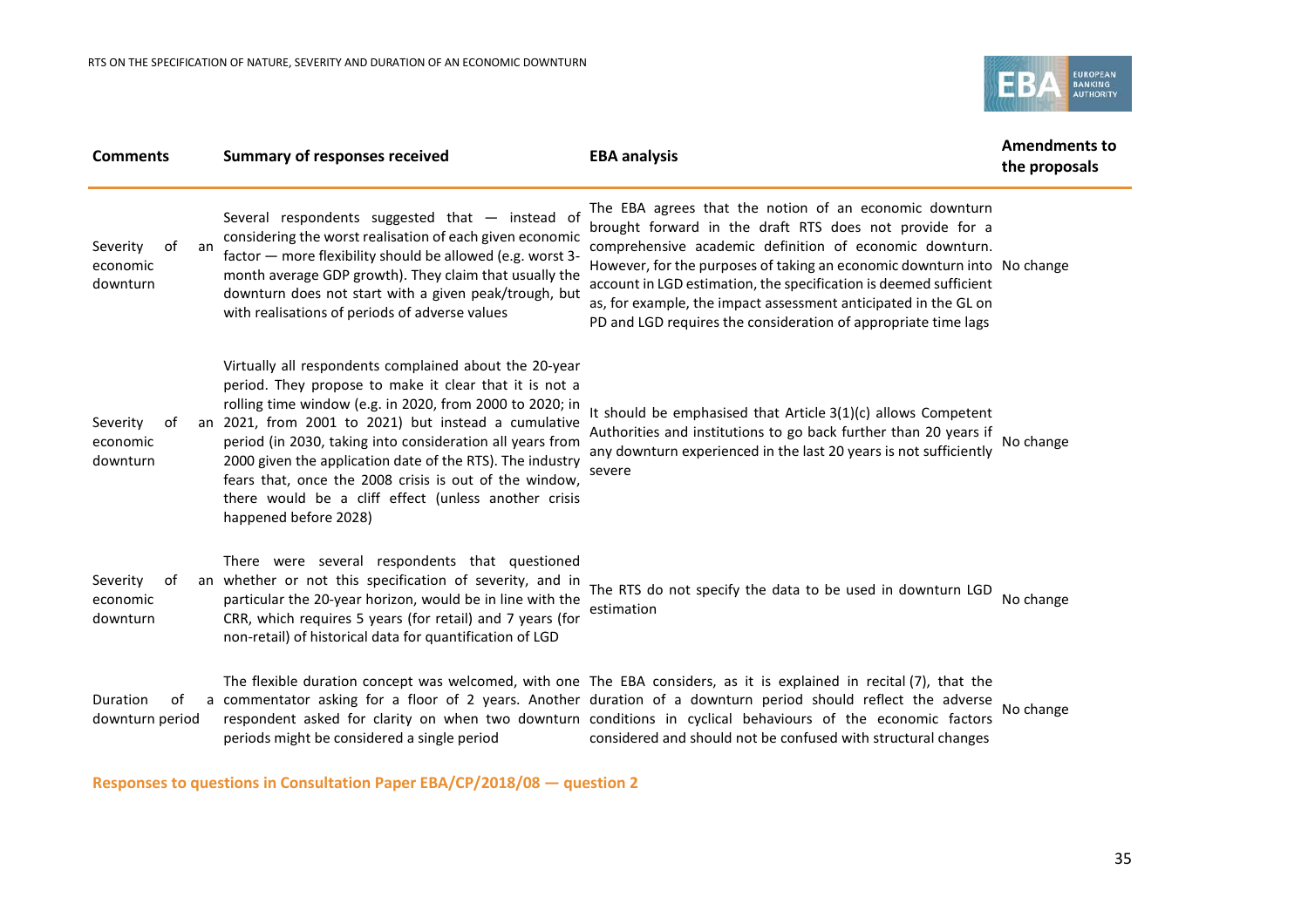

| <b>Comments</b> | <b>Summary of responses received</b>                                                                                                                                                                                                                                                                                                                                                                        | <b>EBA analysis</b>                               | <b>Amendments to</b><br>the proposals |
|-----------------|-------------------------------------------------------------------------------------------------------------------------------------------------------------------------------------------------------------------------------------------------------------------------------------------------------------------------------------------------------------------------------------------------------------|---------------------------------------------------|---------------------------------------|
|                 | Virtually all respondents agreed that the notion of an<br>economic downturn conveyed in these draft RTS is<br>applicable for downturn CCF estimation as well. A<br>majority of those that responded to this question<br>pointed out, however, that the impact (of the same<br>downturn identified in accordance with the RTS) has to<br>be assessed very differently for LGD and CCF downturn<br>estimation | The EBA agrees with the industry's considerations | No change                             |